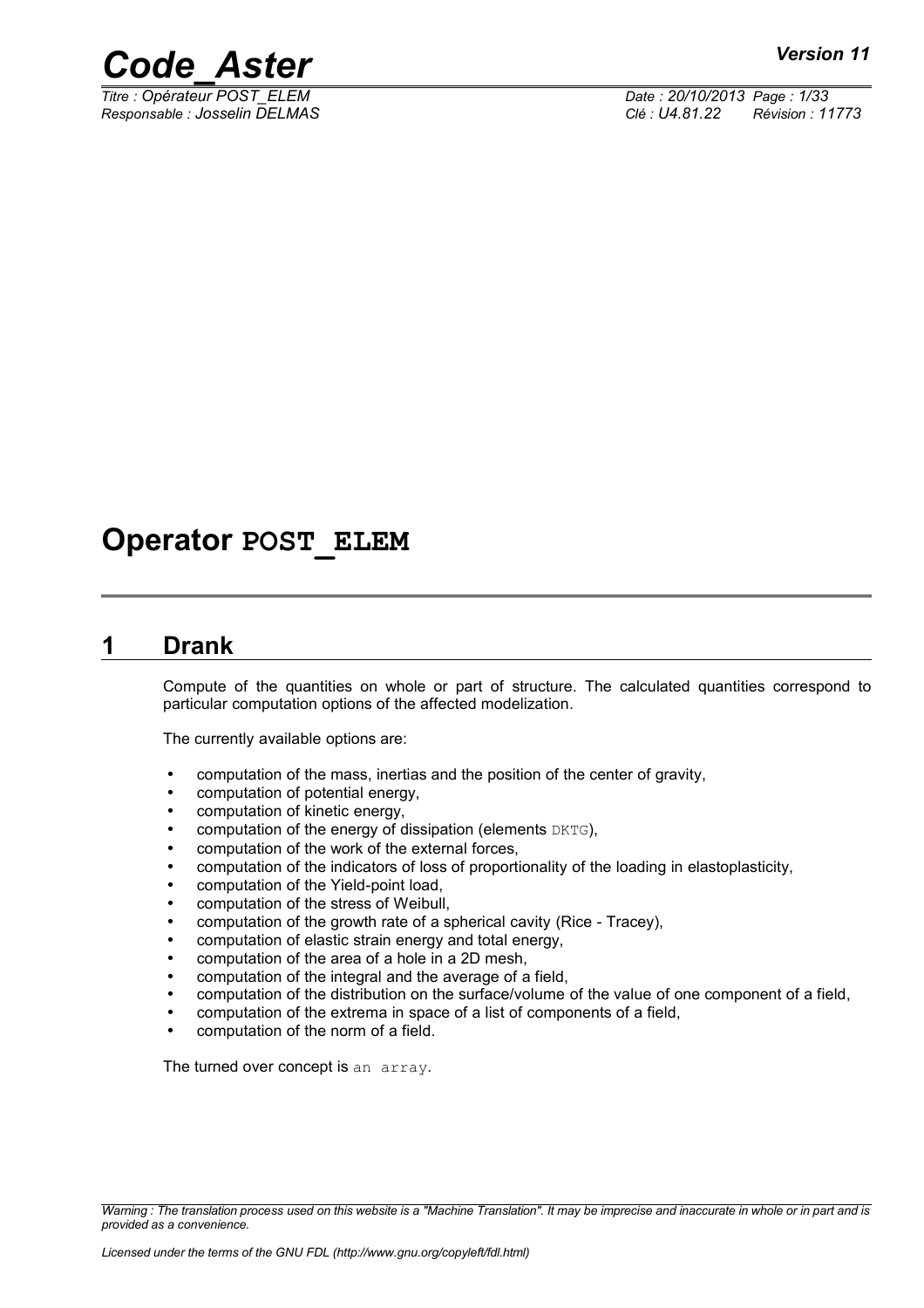# *Code\_Aster Version 11*<br> *Titre* : Opérateur POST\_ELEM Date : 20/10/2013 Page : 2/33

*Responsable : Josselin DELMAS Clé : U4.81.22 Révision : 11773*

## **2 Syntax**

*Titre : Opérateur POST\_ELEM Date : 20/10/2013 Page : 2/33*

| $[array] = POST ELEMENT$                    |                                |                                   |                         |                    |                                     |                    |
|---------------------------------------------|--------------------------------|-----------------------------------|-------------------------|--------------------|-------------------------------------|--------------------|
| # key word simple                           |                                |                                   |                         |                    |                                     |                    |
| ♦<br>MODELE=mo                              |                                |                                   |                         |                    |                                     | [model]            |
| ♦                                           |                                | CHAM MATER=chmater,               |                         |                    |                                     | [cham mater]       |
| ♦                                           |                                | CARA ELEM=carac                   |                         |                    |                                     | [cara_elem]        |
| ♦<br>CHARGE=lcha                            |                                |                                   |                         |                    |                                     | [1 char meca]      |
|                                             |                                |                                   |                         |                    |                                     | [1 char cine meca] |
|                                             |                                |                                   |                         |                    |                                     | $[1_{char\_ther}]$ |
|                                             |                                |                                   |                         |                    |                                     | [1 char acou]      |
| ♦                                           | NUME COUCHE=/numérique         |                                   |                         |                    |                                     | $[1]$              |
|                                             |                                |                                   | /1                      |                    |                                     | [DEFAULT]          |
|                                             |                                | NIVE COUCHE=/                     |                         | "INF",             |                                     |                    |
|                                             |                                |                                   |                         | "SUP",             |                                     |                    |
|                                             |                                |                                   |                         | "MOY",             |                                     | [DEFAULT]          |
| 0MODE FOURIER=/nh                           |                                |                                   |                         |                    |                                     | $[1]$              |
|                                             |                                |                                   | / 0                     | ,                  |                                     | [DEFAULT]          |
| $\boldsymbol{\mathsf{v}}$                   |                                |                                   |                         |                    | DEFORMED" $\Diamond$ GEOMETRIE=/,   |                    |
|                                             |                                |                                   |                         | "INITIALE",        |                                     | [DEFAULT]          |
| /CHAM GD                                    |                                | $=$ cham                          |                         |                    |                                     | [cham no DEPL R]   |
|                                             |                                |                                   | $\mathbf{r}$            |                    |                                     | [cham no TEMP R]   |
|                                             |                                |                                   |                         |                    |                                     | [cham elem ENER R] |
| /RESULTAT                                   |                                | $=$ resu                          |                         |                    |                                     | [evol_elas]        |
|                                             |                                |                                   | $\mathbf{r}$            |                    |                                     | [evol noli]        |
|                                             |                                |                                   |                         |                    |                                     | [evol ther]        |
|                                             |                                |                                   |                         |                    |                                     | [evol char]        |
|                                             |                                |                                   |                         |                    |                                     | [mult elas]        |
|                                             |                                |                                   |                         |                    |                                     | [fourier elas]     |
|                                             |                                |                                   |                         |                    |                                     | [mode meca]        |
|                                             |                                |                                   |                         |                    |                                     | [dyna trans]       |
|                                             |                                | $\Diamond$ /TOUT ORDRE=' OUI',    |                         |                    |                                     |                    |
| /NUME ORDRE                                 |                                |                                   | $=1$ nuor,              |                    | $[1 1]$                             |                    |
| /LIST ORDRE                                 |                                |                                   | $=1$ ordr ,             |                    |                                     | [listis]           |
| /NUME MODE                                  |                                |                                   | =1 numo                 |                    |                                     | $[1  I]$           |
| /NOEUD CMP                                  |                                |                                   | $=1$ nomo               |                    |                                     | $[1$ Kn]           |
| /NOM CAS                                    |                                |                                   | $=1$ nocas,             |                    | $[1$ Kn]                            |                    |
| //FREO                                      |                                |                                   | $=1$ freq               |                    |                                     | [1 R]              |
|                                             | /LIST FREQ                     |                                   | $=$ lreel               |                    |                                     | [liststr8]         |
| //INST                                      |                                |                                   | $=1$ inst               |                    |                                     | [1 R]              |
|                                             | /LIST INST                     |                                   | $=$ $1$ $\mathrm{real}$ |                    |                                     | [liststr8]         |
|                                             |                                |                                   |                         |                    |                                     |                    |
|                                             | $\Diamond$ /   CRITERE=/       |                                   |                         |                    | "RELATIF", [DEFAULT]                |                    |
|                                             | PRECISION=/prec                |                                   |                         | $\mathbf{r}$       | $\lceil R \rceil$                   |                    |
|                                             |                                |                                   |                         | $/1.0D-6$ ,        |                                     | [DEFAULT]          |
| $/ \bullet$                                 |                                |                                   |                         | CRITERE=' ABSOLU', |                                     |                    |
|                                             | $\blacklozenge$ PRECISION=prec |                                   | $\mathbf{r}$            |                    | [R]                                 |                    |
| # factor keywords                           |                                |                                   |                         |                    |                                     |                    |
| MASS INER                                   | $\ddot{\cdot}$                 | (see key word MASS INER [§ 3.9] ) |                         |                    |                                     |                    |
| ENER POT                                    | $\ddot{\cdot}$                 |                                   |                         |                    | (see key word ENER_POT [§ 3.10])    |                    |
| ENER CIN : (see key word ENER CIN [§ 3.11]) |                                |                                   |                         |                    |                                     |                    |
| ENER ELAS :                                 |                                | (see key word ENER ELAS [§ 3.12]) |                         |                    |                                     |                    |
| ENER TOTALE :                               |                                |                                   |                         |                    | (see key word ENER TOTALE [§ 3.13]) |                    |
| WEIBULL                                     |                                | (see key word WEIBULL             |                         |                    | [\$3.14])                           |                    |
| $\sim 10^{-10}$ GeV $_\odot$                |                                |                                   |                         |                    |                                     |                    |
| RICE TRACEY :                               |                                |                                   |                         |                    | (see key word RICE TRACEY [§ 3.15]) |                    |
| INDIC ENER :                                |                                |                                   |                         |                    | (see key word INDIC ENER [§ 3.16])  |                    |

*Warning : The translation process used on this website is a "Machine Translation". It may be imprecise and inaccurate in whole or in part and is provided as a convenience.*

| INDIC SEUIL: (see key word INDIC SEUIL [§ 3.17])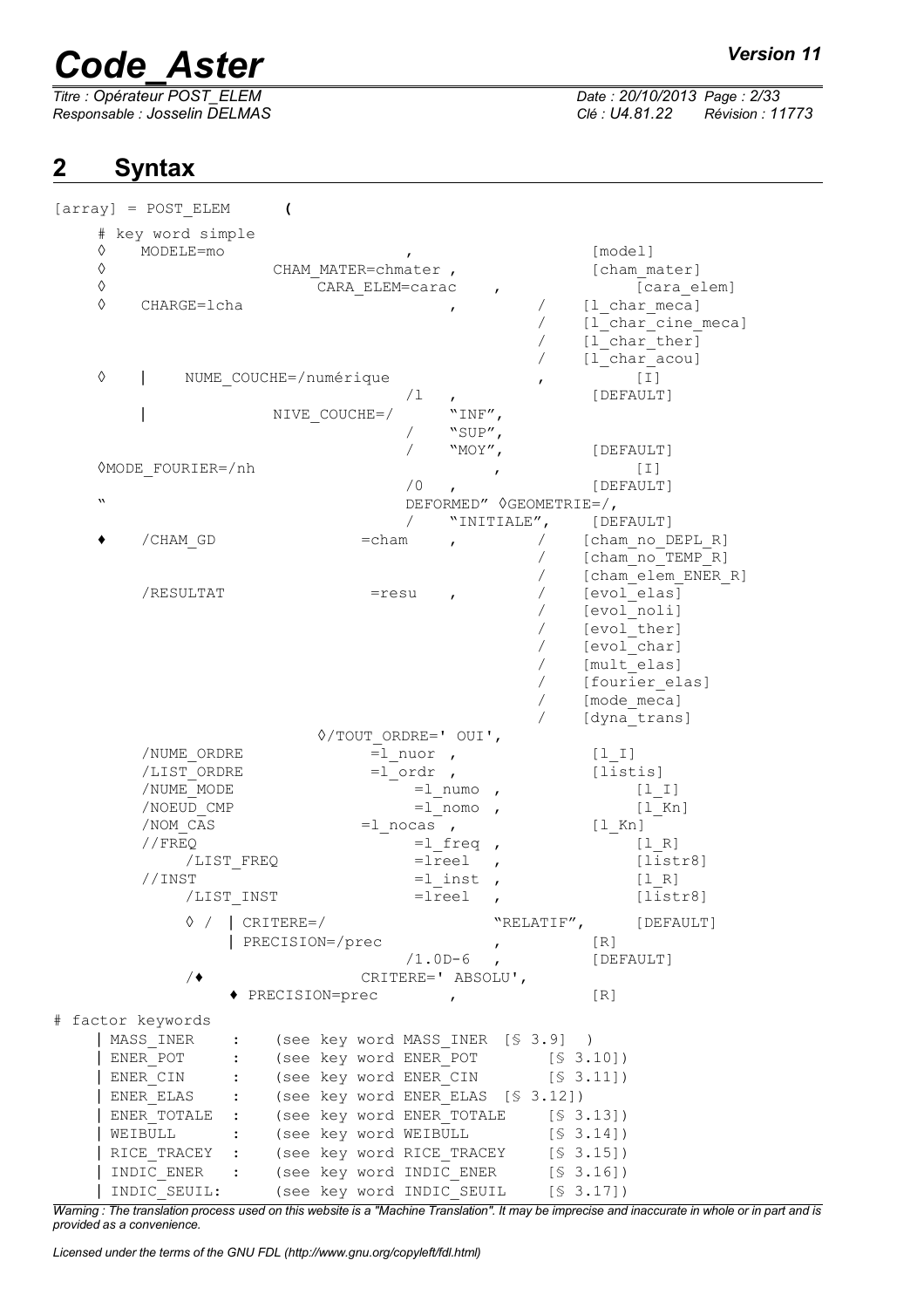*Code\_Aster Version 11*<br> *Titre* : Opérateur POST\_ELEM Date : 20/10/2013 Page : 3/33 *Responsable : Josselin DELMAS Clé : U4.81.22 Révision : 11773*

*Titre : Opérateur POST\_ELEM Date : 20/10/2013 Page : 3/33*

| CHAR LIMITE :                                     |              |        |    | (see key word CHAR LIMITE [§ 3.18])     |  |  |           |  |
|---------------------------------------------------|--------------|--------|----|-----------------------------------------|--|--|-----------|--|
| CARA GEOM : (see key word CARA GEOM [§ 3.19])     |              |        |    |                                         |  |  |           |  |
| CARA POUTRE : (see key word CARA POUTRE [§ 3.20]) |              |        |    |                                         |  |  |           |  |
| AIRE INTERNE:                                     |              |        |    | (see key word AIRE INTERNE $[$ 3.21]$ ) |  |  |           |  |
| TRAV EXT : (see key word TRAV EXT [§ 3.22])       |              |        |    |                                         |  |  |           |  |
| INTEGRALE : (see key word INTEGRALE [§ 3.23])     |              |        |    |                                         |  |  |           |  |
| MINMAX                                            |              |        |    | : (see key word MINMAX [§ 3.24])        |  |  |           |  |
| ENER DISS : (see key word ENER DISS [§ 3.25])     |              |        |    |                                         |  |  |           |  |
| VOLUMOGRAM:                                       |              |        |    | (see key word VOLUMOGRAM [§ 3.26])      |  |  |           |  |
| NORMALIZES                                        | $\mathbf{1}$ |        |    | (see key word NORMALIZES                |  |  | [\$3.27]  |  |
| $\Diamond$ INFO=/1                                |              |        |    |                                         |  |  | [DEFAULT] |  |
|                                                   |              |        | /2 |                                         |  |  |           |  |
| 0 T T T F.R                                       |              | $=$ ti |    |                                         |  |  |           |  |

**)**

*Warning : The translation process used on this website is a "Machine Translation". It may be imprecise and inaccurate in whole or in part and is provided as a convenience.*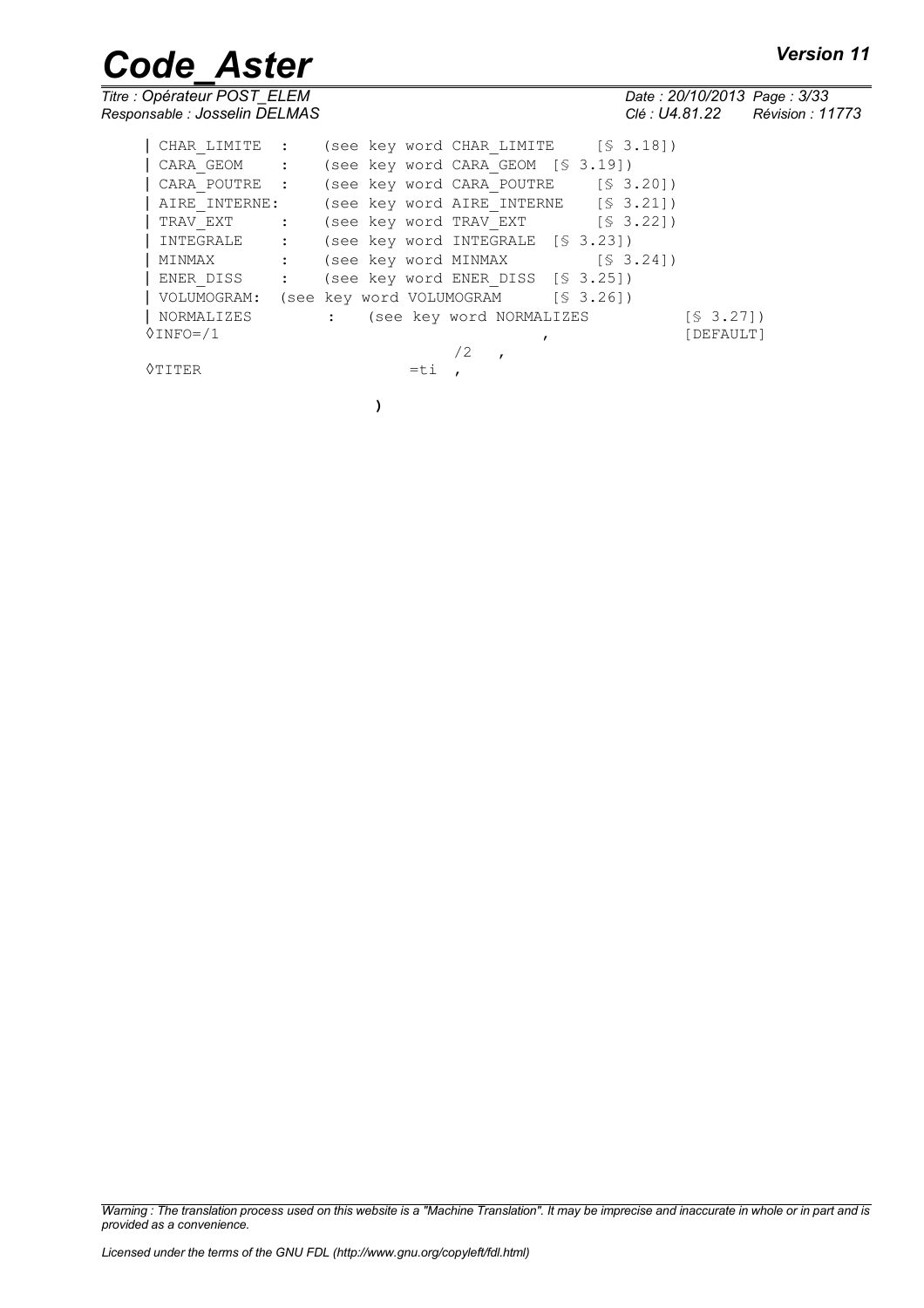*Titre : Opérateur POST\_ELEM Date : 20/10/2013 Page : 4/33 Responsable : Josselin DELMAS Clé : U4.81.22 Révision : 11773*

## **3 Operands**

the operands MODELS, CHAM\_MATER, CARA\_ELEM and CHARGE are optional if RESULTAT is indicated, compulsory if it is CHAM\_GD which is given.

## **3.1 MODEL operand**

 $OMODELE = MO$ .

Name of the model on which is calculated the option. The name of the model is optional because it is contained in data structure  $result$ .

## **3.2 Operand CHAM\_MATER**

 $\Diamond$ CHAM MATER = chmater,

Material field associated with the model  $M_{\odot}$ , optional because contained in data structure  $r$ esult.

## **3.3 Operand CARA\_ELEM**

 $\Diamond$ CARA ELEM = carac,

the elementary characteristics carac necessary if there exists in the model structural elements (beam, plate, shell or discrete elements), optional because of being contained in data structure result.

## **3.4 Operand CHARGE**

 $\Diamond$ CHARGE = lcha,

List containing the concepts of the type charges, optimal because contained in data structure result.

## **3.5 Operands NUME\_COUCHE/NIVE\_COUCHE**

◊NUMÉRIQUE\_COUCHE = numerical,

In the case of a multi-layer material, whole value ranging between 1 and the number of layers, necessary to specify the layer where one wishes to carry out elementary computation. By convention, layer 1 is the sub-base (according to the norm with the element) in the case of the shell elements mechanics or of thermal shell.

 $\Diamond$ NIVE COUCHE =

For the numerical layer defined by NUME COUCHE, makes it possible to specify the Y-coordinate where one wishes to carry out elementary computation:

| "INF" ordered lower of the layer   | (skin interns),               |
|------------------------------------|-------------------------------|
| "SUP" ordered higher of the layer  | (external skin),              |
| "MOY" ordered average of the layer | (average average by default). |

## **3.6 Operand MODE\_FOURIER**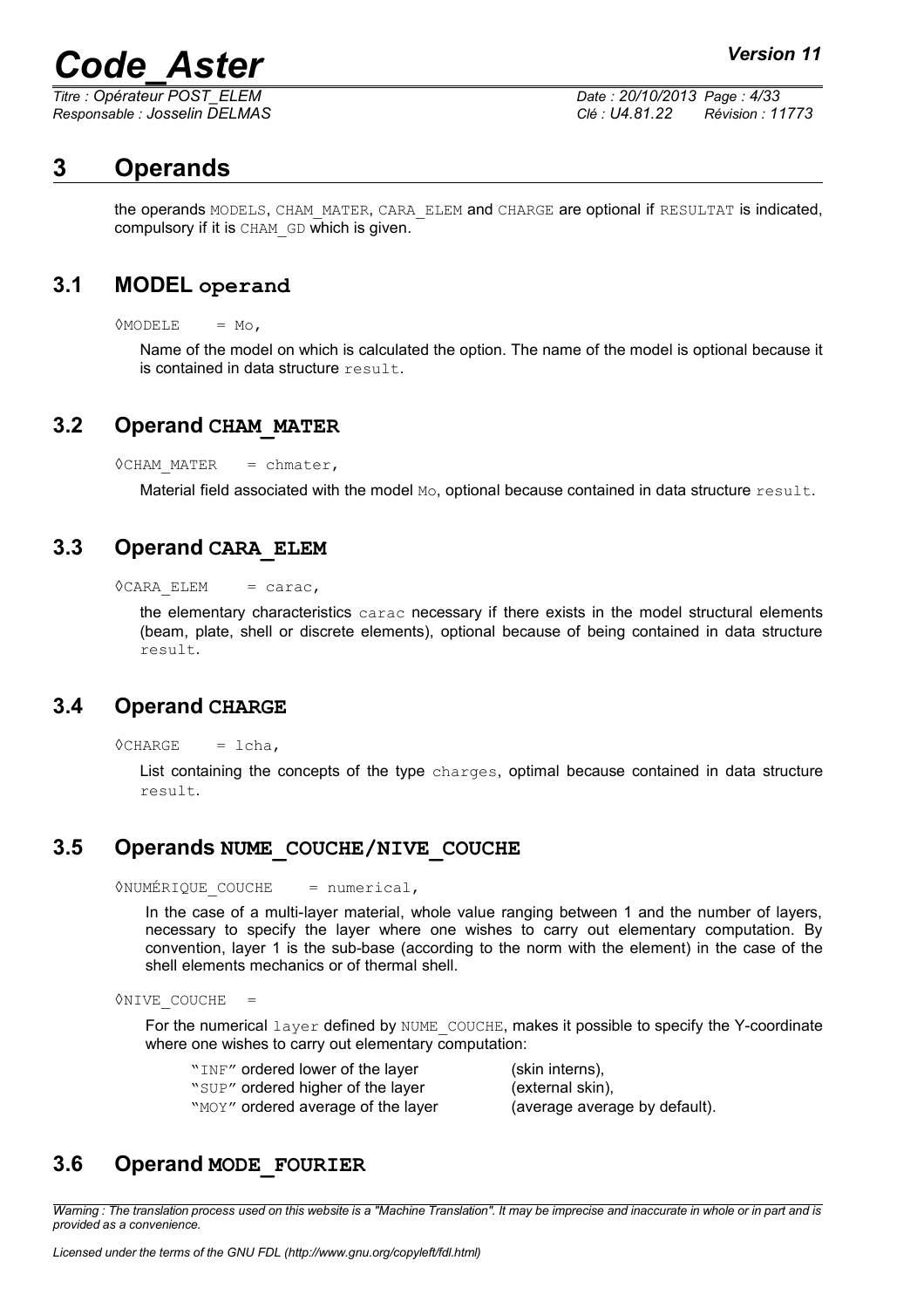*Titre : Opérateur POST\_ELEM Date : 20/10/2013 Page : 5/33 Responsable : Josselin DELMAS Clé : U4.81.22 Révision : 11773*

◊MODE\_FOURIER =

Number of the harmonic of FOURIER: positive or null integer (default = 0).

## **3.7 Operand GEOMETRIE**

 $GEOMETRIE = "INITIALE",$  [DEFAULT]

/ "DEFORMED",

Indicates if one works on the initial geometry or the deformed shape. In this last case, it is necessary to provide a field of displacements by CHAM\_GD or RESULTAT.

## **3.8 Operands CHAM\_GD/RESULTAT**

options ENER\_POT and ENER\_CIN are calculated from a field at nodes or by elements existing or extracted from one result.

#### **3.8.1 Operand CHAM\_GD**

 $\bullet$ /CHAM GD = cham,

Name of a field (for options ENER POT and ENER CIN).

For the option ENER POT, it is necessary to provide a field of displacement or a field of temperature (see [§3.9]).

For the option ENER CIN, it is necessary to provide a velocity field (without providing frequency) or a field of displacements and a frequency (see [§3.9]).

#### **3.8.2 Operand RESULTAT**

/RESULTAT = resu,

Name of a result concept of the evol\_elas type, evol ther, mode meca, evol noli, mult elas, fourier elas or dyna trans.

Option ENER POT : evol elas , evol ther , mode meca , mult elas , fourier elas evol noli or dyna trans . Option ENER CIN : mode meca, evol elas, evol ther, evol noli, or dyna\_trans . Option ENER ELAS and ENER TOTALE : evol noli, evol elas

#### **3.8.2.1 Operands TOUT\_ORDRE / NUME\_ORDRE / NUME\_MODE / LIST\_ORDRE / NOEUD\_CMP / FREQ / LIST\_FREQ / INST / LIST\_INST / accuracy / CRITERE**

See [U4.71.00].

*Warning : The translation process used on this website is a "Machine Translation". It may be imprecise and inaccurate in whole or in part and is provided as a convenience.*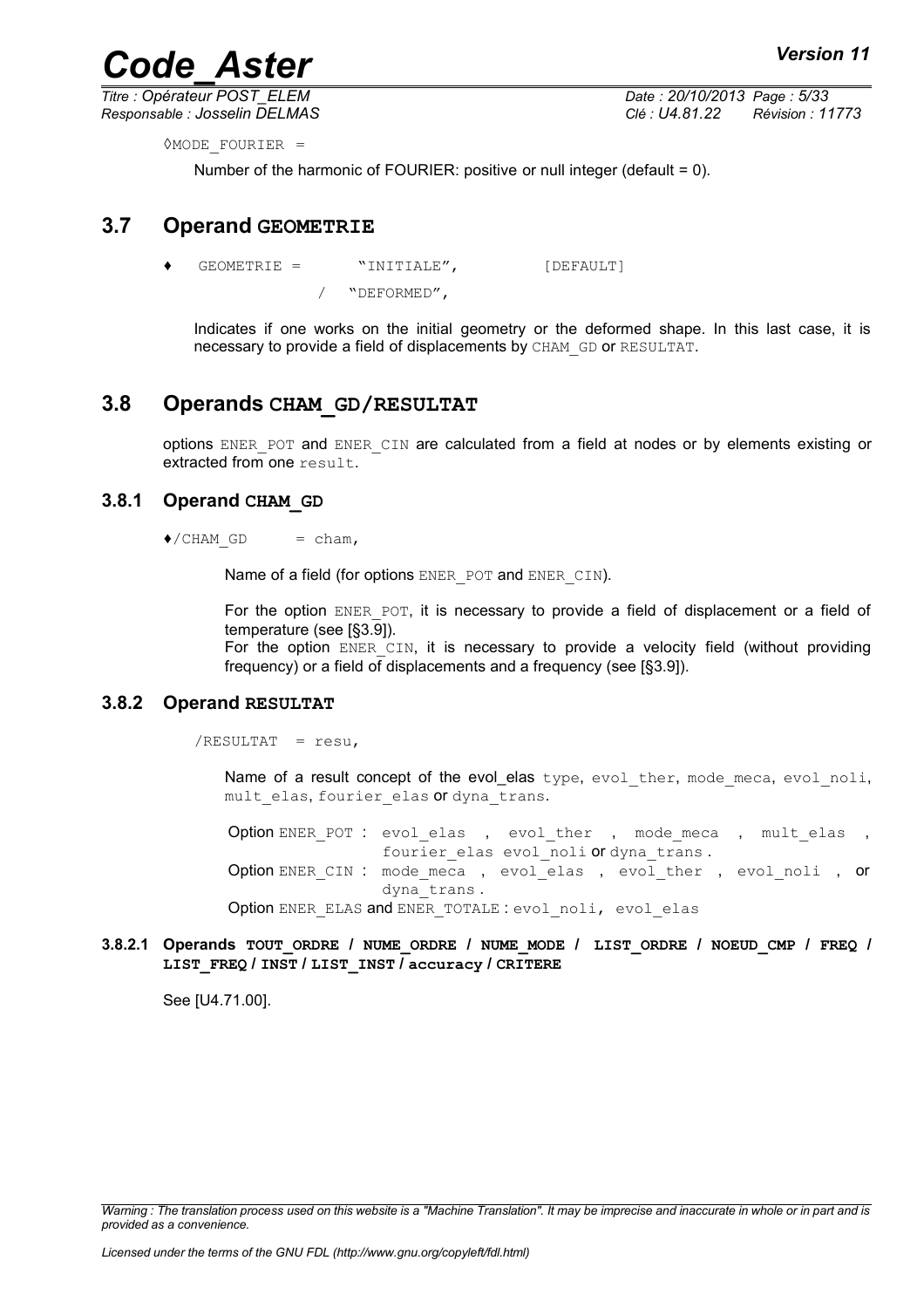*Titre : Opérateur POST\_ELEM Date : 20/10/2013 Page : 6/33 Responsable : Josselin DELMAS Clé : U4.81.22 Révision : 11773*

## **3.9 Key word MASS\_INER**

#### **3.9.1 Drank**

Key word factor making it possible to calculate the mass, inertias and the center of gravity. This option allows computation on each element of the following characteristics: ( $\rho$  indicating the density defined in DEFI\_MATERIAU [U4.43.01] by ELAS or ELAS\_FO).

Mass: *m*=∫ *dv v*

Center of gravity:  $x_G = \frac{1}{m}$ *m* ∫ *v*  $x \rho dv$ ;  $y_G = \frac{1}{m}$  $\frac{1}{m}$  ∫  $y \rho \, dv$ ;  $z_G = \frac{1}{m}$  $\frac{1}{m}$  ∫ *z dv*

Tensor of inertia at the center of gravity *G* in the total reference of description of mesh:

$$
I_{xx}(G) = \int_{v} \left( \left( y - y_{G} \right)^{2} + \left( z - z_{G} \right)^{2} \right) \rho \, dv \quad I_{xy}(G) = \int_{v} \left( x - x_{G} \right) \left( y - y_{G} \right) \rho \, dv
$$
  
\n
$$
I_{yy}(G) = \int_{v} \left( \left( x - x_{G} \right)^{2} + \left( z - z_{G} \right)^{2} \right) \rho \, dv \quad I_{xz}(G) = \int_{v} \left( x - x_{G} \right) \left( z - z_{G} \right) \rho \, dv
$$
  
\n
$$
I_{zz}(G) = \int_{v} \left( \left( x - x_{G} \right)^{2} + \left( y - y_{G} \right)^{2} \right) \rho \, dv \quad I_{yz}(G) = \int_{v} \left( y - y_{G} \right) \left( z - z_{G} \right) \rho \, dv
$$

Then calculates by "summation" the quantities relating to total structure.

The principal tensor of inertia made up of the eigenvalues of the matrix of inertia is calculated, as well as the 3 Eulerian angles associated with the principal reference with inertia. These components are noted in the array:

IX\_PRIN\_G IY\_PRIN\_G IZ\_PRIN\_G ALPHA BETA GAMMA.

#### **Foot-note**

*This option is active only on the volume elements and not on the edge elements.*

## **3.9.2 Syntax**

```
| MASS INER = F (
```

```
\triangle/TOUT = ' OUI',
  /MAILLE =1_maille , [1_maille]
  /GROUP_MA =lgrma , [l_gr_maille]
\sqrt{ORIG INER} = (xp, YP [R, zp]), [1R]),
```
#### **simple Key words: (see [§2])**

```
◊ MODELE=mo , [model]
◊CHAM_MATER =chmater , [cham_mater]
◊CARA_ELEM =carac , [cara_elem]
◊ | NUME_COUCHE =
  | NIVE_COUCHE =
◊MODE_FOURIER =
\DiamondGEOMETRIE =
  \bullet/CHAM GD =
```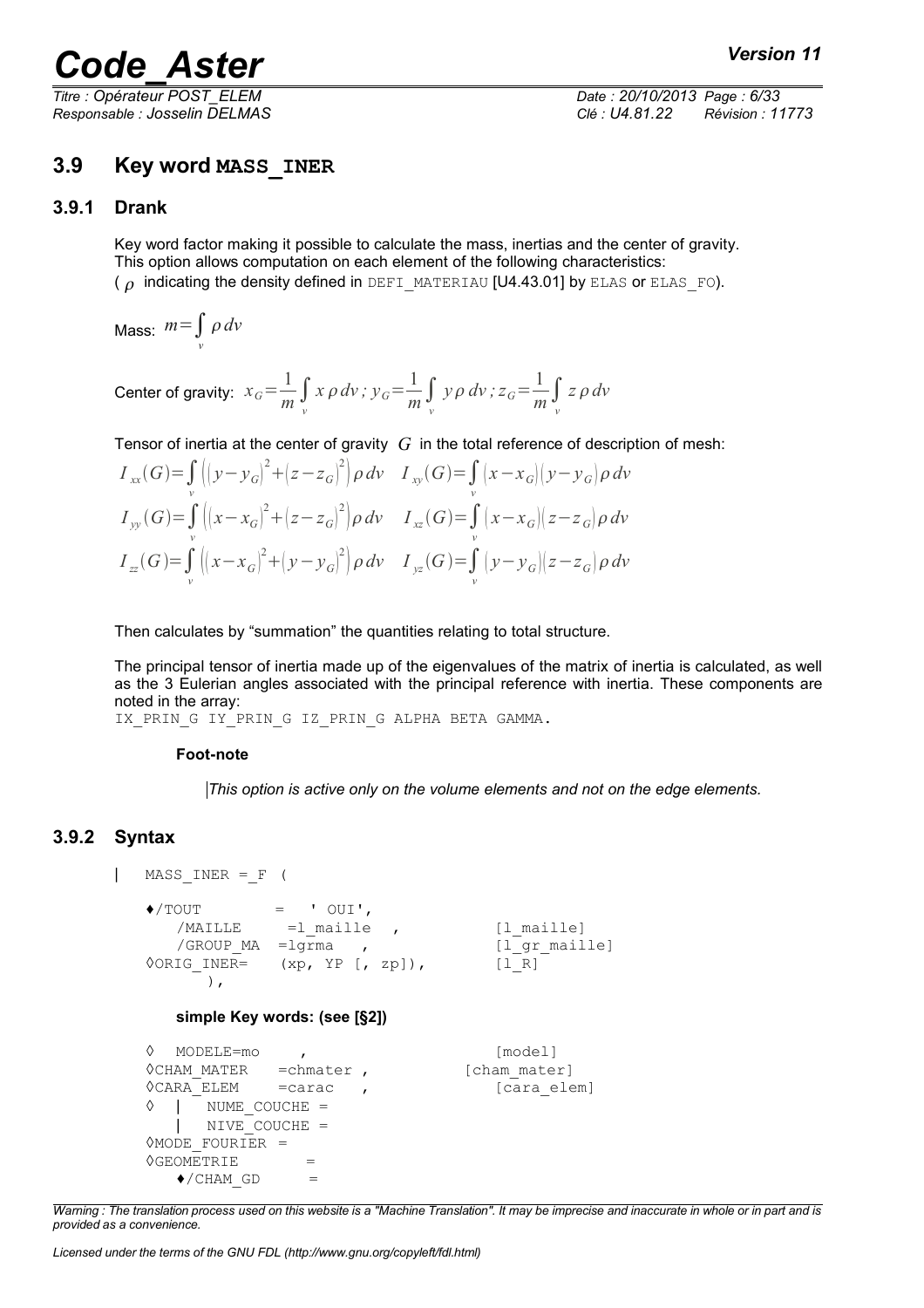*Titre : Opérateur POST\_ELEM Date : 20/10/2013 Page : 7/33 Responsable : Josselin DELMAS Clé : U4.81.22 Révision : 11773*

```
/RESULTAT =
CHARGE = [char meca]
```
 $/$  [char ther] / [char\_acou]

#### **Foot-note**

*For the key word factor MASS\_INER , the model and the material field are compulsory if RESULTAT and CHAM\_GD are absent.*

#### **3.9.3 Operands**

 $\bigcirc$ EOMETRIE = "INTIALE", [DEFAULT] / "DEFORMED",

> Indicates if one works on the initial geometry or the deformed shape. In this last case, it is necessary

to provide a field of displacements by CHAM\_GD or RESULTAT.

 $\blacklozenge$ /TOUT = ' OUI', On all structure.  $/MAILLE$  = 1 maille, On a list of meshes.

/ GROUP\_MA =lgrma , On a list of mesh group.

 $\sqrt{ORIG INER}$  = (xp, YP [, zp]), [l R] Not compared to which the tensor of inertia will be calculated.

The tensor of inertia at the point  $P$  of coordinates (xp, YP, zp) is obtained starting from the tensor inertia at the center of gravity *G* , mass *m* of structure and coordinates from *G* the formulas:

 $I_{xx}(P) = I_{xx}(G) + m x_{PG}^2$  $I_{yy}(P) = I_{yy}(G) + m y_{PG}^2$  $I_{zz}(P) = I_{zz}(G) + m z_{PG}^2$  $I_{xy}(P) = I_{xy}(G) + m x_{PG} y_{PG}$  $I_{xz}(P) = I_{xz}(G) + mx_{PG} z_{PG}$  $I_{yz}(P) = I_{yz}(G) + m y_{PG} z_{PG}$ with  $x_{PG} = x_G - x_P$  $y_{PG} = y_G - y_P$  $Z_{PG}$ = $Z_{G}$ − $Z_{P}$ 

## **3.10 Key word ENER\_POT**

#### **3.10.1 Drank**

Key word factor allowing to calculate:

• the potential energy of deformation due to the equilibrium starting from displacements, in linear mechanics of the continuums (thermoelasticity 2D and 3D):

*Warning : The translation process used on this website is a "Machine Translation". It may be imprecise and inaccurate in whole or in part and is provided as a convenience.*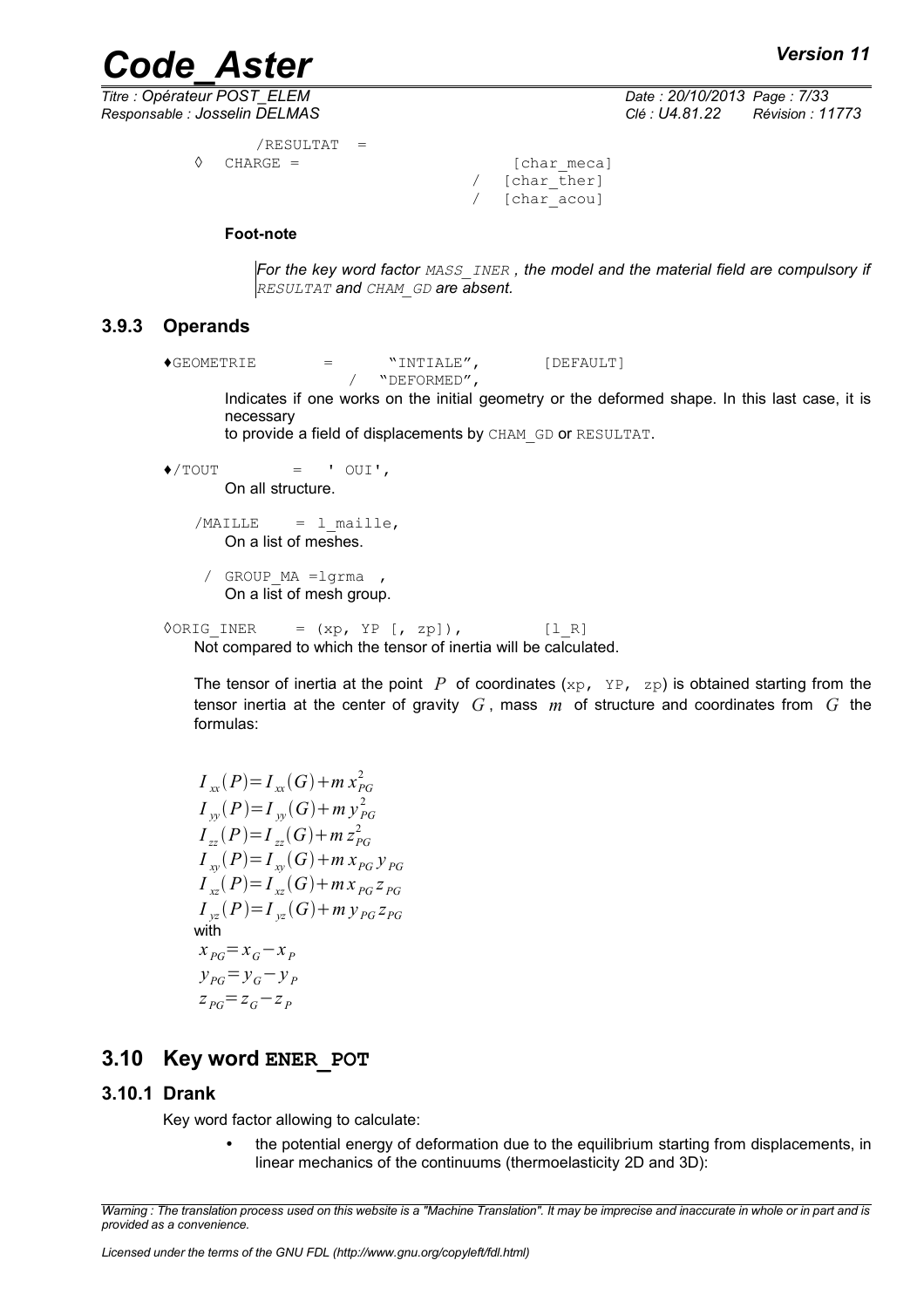*Titre : Opérateur POST\_ELEM Date : 20/10/2013 Page : 8/33 Responsable : Josselin DELMAS Clé : U4.81.22 Révision : 11773*

$$
EPOT = \frac{1}{2} \int_{\text{element}} \varepsilon(U) \cdot \mathbf{A} \, \varepsilon(U) \, dv - \int_{\text{element}} \varepsilon(U) \cdot \mathbf{A} \, \varepsilon^{th}(T) \, dv + \frac{1}{2} \int_{\text{element}} \varepsilon^{th}(T) \cdot \mathbf{A} \, \varepsilon^{th}(T) \, dv
$$
\nwhere **A** the elasticity tensor,

• the potential energy of deformation due to the equilibrium starting from displacements indicates, in linear mechanics for the structural elements:

$$
EPOT = \frac{1}{2} \mathbf{U}^T \mathbf{K}_e \mathbf{U} - \mathbf{U}^T \mathbf{B}^T \mathbf{A} \boldsymbol{\varepsilon}^{th} + \frac{1}{2} \boldsymbol{\varepsilon}^{th} \mathbf{A} \boldsymbol{\varepsilon}^{th}
$$

where **K** the stiffness matrix Foot-note **indicates:**

 *In any rigor, the potential energy of a structure is the opposite of these quantities.* 

• the energy dissipated thermically with the equilibrium in linear thermal starting from the temperatures (cham\_no\_TEMP\_R):

$$
W_{th} = -\frac{1}{2} \int_{\Omega} \nabla T \cdot \mathbf{K} \cdot \nabla T d\Omega
$$

**Note :**

*In the first both cases, one must give a field of displacement behind operand RESULTAT or CHAM\_GD . In the last case a field of temperature.* 

## **3.10.2 Syntax**

 $|$  ENER POT = F (

```
♦/TOUT=' OUI',
        /MAILLE =1_maille , [1_maille]<br>/GROUP MA =1qrma , [1 qr maille]
                      =lgrma , [l_gr_maille]
     )
simple Key words: (see [§2])
     ◊MODELE=mo , [model]
     ◊CHAM_MATER=chmater , [cham_mater]
     ◊CARA_ELEM=carac , [cara_elem]
     ◊ | NUMÉRIQUE_COUCHE=
        | NIVE_COUCHE=
     ◊MODE_FOURIER=
     \bullet / CHAM GD =/RESULTAT =\Diamond CHARGE = CH, / [char meca]
                               / [char_ther]
                               / [char_acou]
```
#### **Foot-note**

*For factor key word the ENER\_POT , the model, the material field and possibly the field of characteristics of structural elements are compulsory compulsory (except if RESULTAT is provided) to determine as a preliminary the fields of energy by elements.*

## **3.10.3 Operands**

```
♦/TOUT=' OUI', 
   On all structure.
/MAILLE = 1 maille,
   On a list of meshes.
/ GROUP MA=lgrma
   On a list of mesh group.
```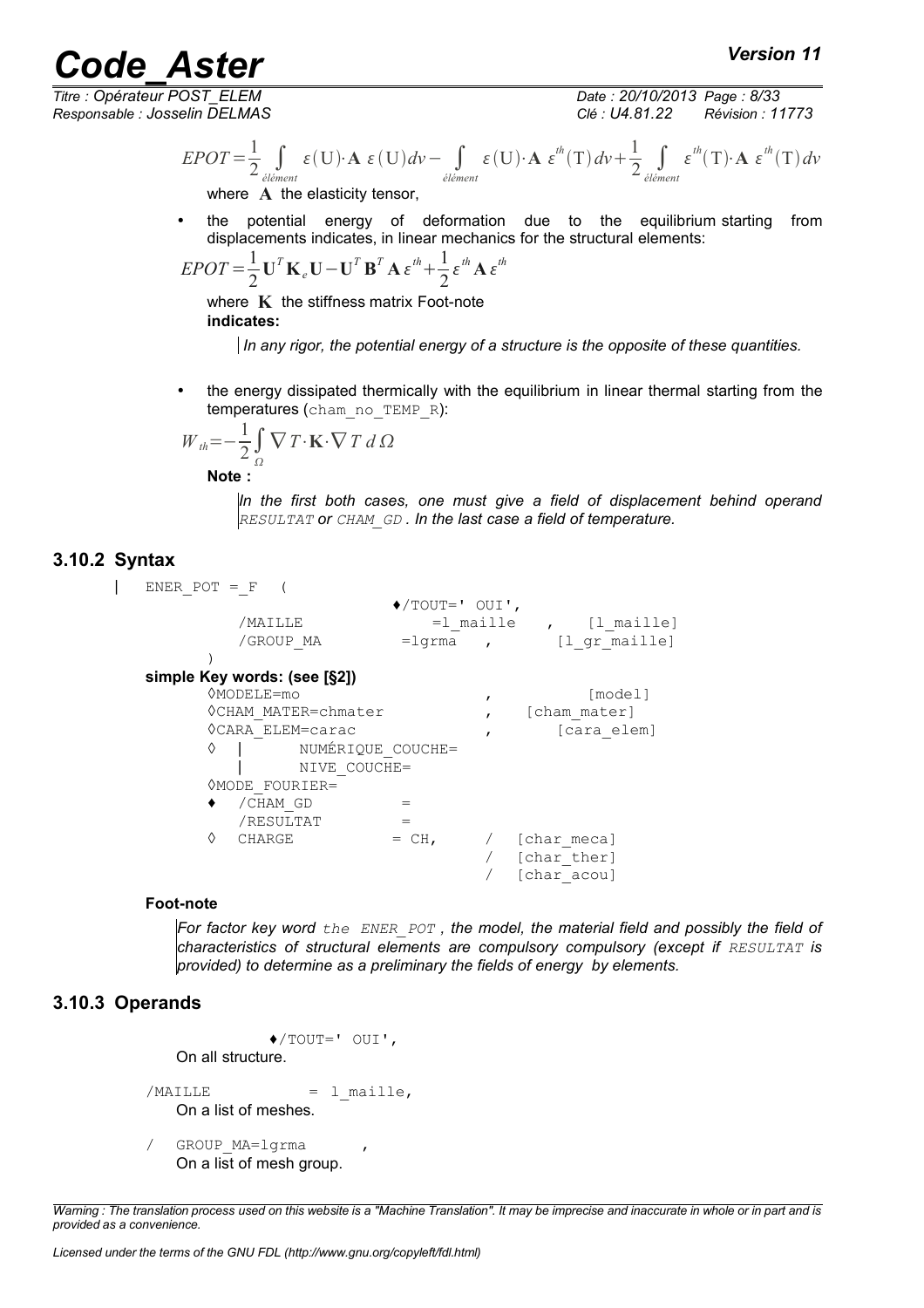*Titre : Opérateur POST\_ELEM Date : 20/10/2013 Page : 9/33*

*Responsable : Josselin DELMAS Clé : U4.81.22 Révision : 11773*

### **3.10.4 Count produced**

the array contains, for each time, the values of energy and the percentage on the locus concerned:

| INST       | PLACE   | ENTITE   | TOTAL                   | POUR CENT |
|------------|---------|----------|-------------------------|-----------|
| 5.50000E+0 | MY      | TOUT     | 4.00093E+12 1.00000E+02 |           |
| 5.50000E+0 | I GMA 1 | GROUP MA | 2.71323E+11 6.78151E+00 |           |

## **3.11 Key word ENER\_CIN**

### **3.11.1 Drank**

Key word factor making it possible to calculate the kinetic energy from a velocity field or a field of displacement and of a frequency.

If a velocity field were given  $|E_C = \frac{1}{2}|$  $\frac{1}{2}V^T M V$ .

If one gave a field of displacement and a frequency  $|E|_C\!=\!{1\over2}$  $\frac{1}{2}\omega^2 U^T M U$ .

## **3.11.2 Syntax**

| ENER $CIN = F$               |                                       |               |
|------------------------------|---------------------------------------|---------------|
| $\lozenge$ OPTION=/          | "MASS MECA",                          | [DEFAULT]     |
|                              | "MASS MECA DIAG",                     |               |
| /TOUT                        | ' $OUT$ ,<br>$=$                      |               |
| /MAILLE                      | $=1$ maille<br>$\overline{ }$         | [1 maille]    |
| /GROUP MA                    | $=$ lqrma<br>$\overline{\phantom{a}}$ | [l gr maille] |
|                              |                                       |               |
| simple Key words: (see [§2]) |                                       |               |
| MODELS<br>♦                  | $=$ mo,                               | [model]       |
| ♦<br>CHAM MATER=chmater      |                                       | [cham mater]  |
| <b>OCARA ELEM=carac</b>      |                                       | [cara elem]   |
| ♦<br>NUME COUCHE=            |                                       |               |
| NIVE COUCHE=                 |                                       |               |
| ♦<br>MODE FOURIER=           |                                       |               |
| $\blacklozenge$ /CHAM GD=    |                                       |               |
| /RESULTAT                    | $=$                                   |               |
| ♦<br>$CHARGE=$               | CH,                                   | [char meca]   |
|                              |                                       | [char ther]   |
|                              |                                       |               |
|                              |                                       | [char acou]   |

#### **Foot-note 1**

*For factor key word the ENER\_CIN , the model, the material field and possibly the field of characteristics of structural elements are compulsory (except if RESULTAT is provided) to determine as a preliminary the fields of energy by elements.*

#### **Foot-note 2**

*When one wishes to calculate energy by using the diagonal mass (to be in coherence with the option that one chose in the elementary computation of the mass matrixes), one can specify "MASS\_MECA\_DIAG" behind key key OPTION (nonavailable in 2D). By default one uses the complete mass matrix.*

#### **3.11.3 Operands**

♦/TOUT=' OUI',

#### On all structure.

*Warning : The translation process used on this website is a "Machine Translation". It may be imprecise and inaccurate in whole or in part and is provided as a convenience.*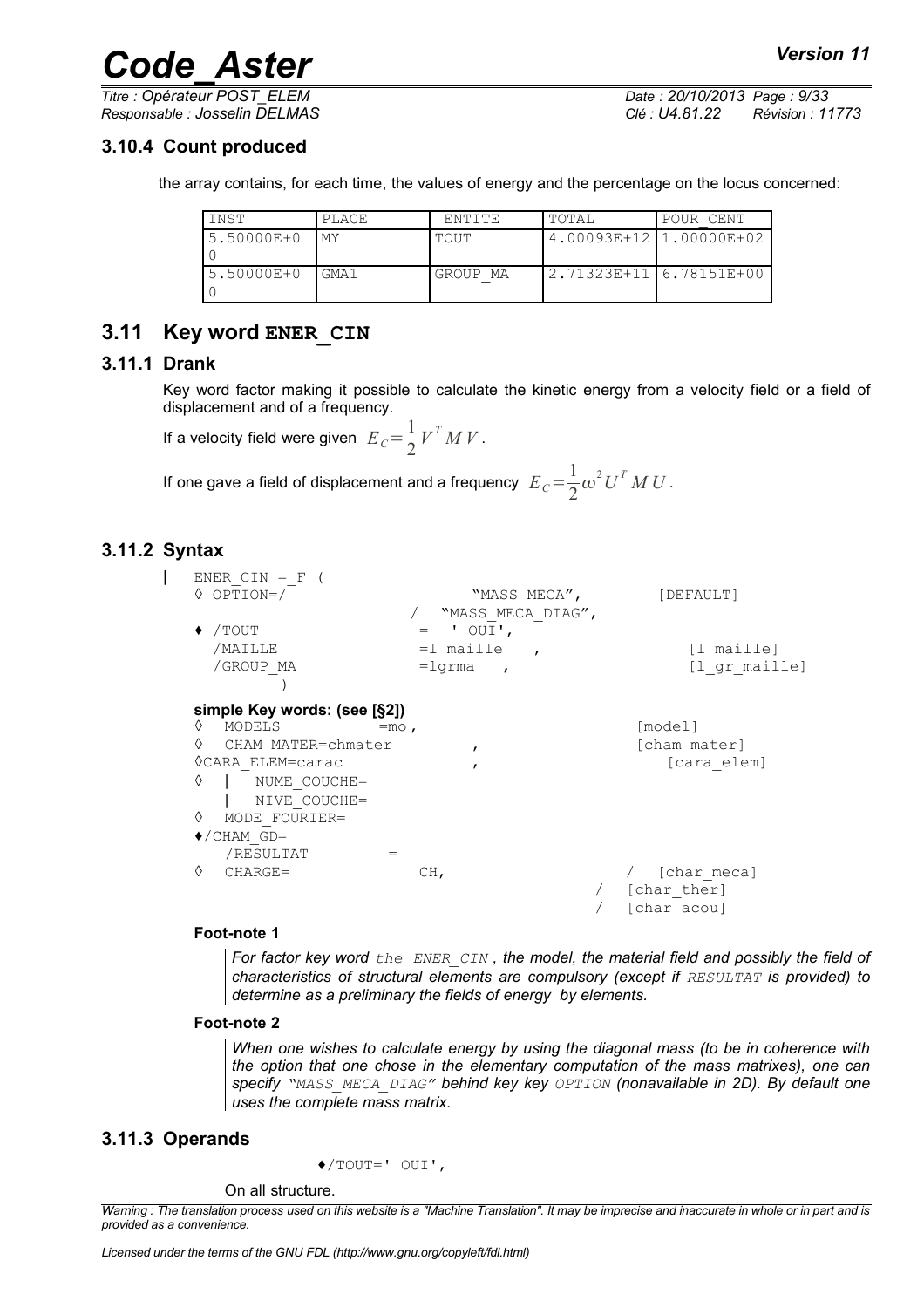*Titre : Opérateur POST\_ELEM Date : 20/10/2013 Page : 10/33*

*Responsable : Josselin DELMAS Clé : U4.81.22 Révision : 11773*

 $/MAILLE$  = 1 maille,

On a list of meshes.

/ GROUP MA=lgrma

On a list of mesh group.

### **3.11.4 Count produced**

the array contains, for each time, the values of energy and the percentage on the locus concerned:

| INST       | PLACE            | FNTITF.  | TOTAL                       | POUR CENT |
|------------|------------------|----------|-----------------------------|-----------|
| 5.50000E+0 | <b>MY</b>        | TOUT     | $4.00093E+12$ $1.00000E+02$ |           |
| 5.50000E+0 | GMA <sub>1</sub> | GROUP MA | 2.71323E+11 6.78151E+00     |           |

## **3.12 Key word ENER\_ELAS**

#### **3.12.1 Goal**

Makes it possible to calculate elastic strain energy for each time *t* after an elastic design or elastoplastic, on the topological selection chosen by the user.

The user can carry out this postprocessing from a result concept of the evol noli type or evol elas. In the case of a concept evol noli, computation carried out depends on the choice of strain made during computation.

 $\bullet$ In small strains (DEFORMATION = PETIT Or DEFORMATION = PETIT REAC), computation is carried out starting from the stress field of Cauchy SIEF\_ELGA by the statement of Hooke:

$$
E^{e}(t) = \frac{1}{2} \int_{v}^{t} \sigma(t) D^{-1} \sigma(t) dv
$$

where *D* the operator of elasticity represents.

•in multiplicative large deformations (DEFORMATION = SIMO\_MIEHE), computation is carried out starting from the jacobian  $J$  of the gradient of transformation and the specific measurement of elastic strain  $\overline{b}^e$  of SIMO MIEHE (see R5.03.21):

$$
E^{e}(t) = \int_{v}^{t} \left[ \frac{1}{2} \frac{E}{3(1-2v)} \left( \frac{1}{2} (J^{2}(t) - 1) - \ln J(t) \right) + \frac{1}{2} \mu \left( tr \overline{\mathbf{b}}^{e}(t) - 3 \right) \right] dv
$$

 In the presence of thermal, a specific correction is carried out in order to as well as possible gum the effects of this one on the jacobian. This specific correction is detailed in R5.03.21

•in large deformations logarithmic curves (DEFORMATION = GDEF\_LOG), computation is carried out starting from the specific stress field  $T$  (see R5.03.24) by the statement:

$$
E^{e}(t) = \frac{1}{2} \int_{v}^{t} T(t) D^{-1} T(t) dv
$$

#### **3.12.2 Syntax**

```
| ENER_ELAS =_F (
   \blacklozenge / TOUT = ' OUI',
       /MAILLE =1 maille, [1 maille]
       /GROUP MA =lgrma , \begin{bmatrix} 1 & qr & \text{middle} \end{bmatrix}\lambda
```
*Warning : The translation process used on this website is a "Machine Translation". It may be imprecise and inaccurate in whole or in part and is provided as a convenience.*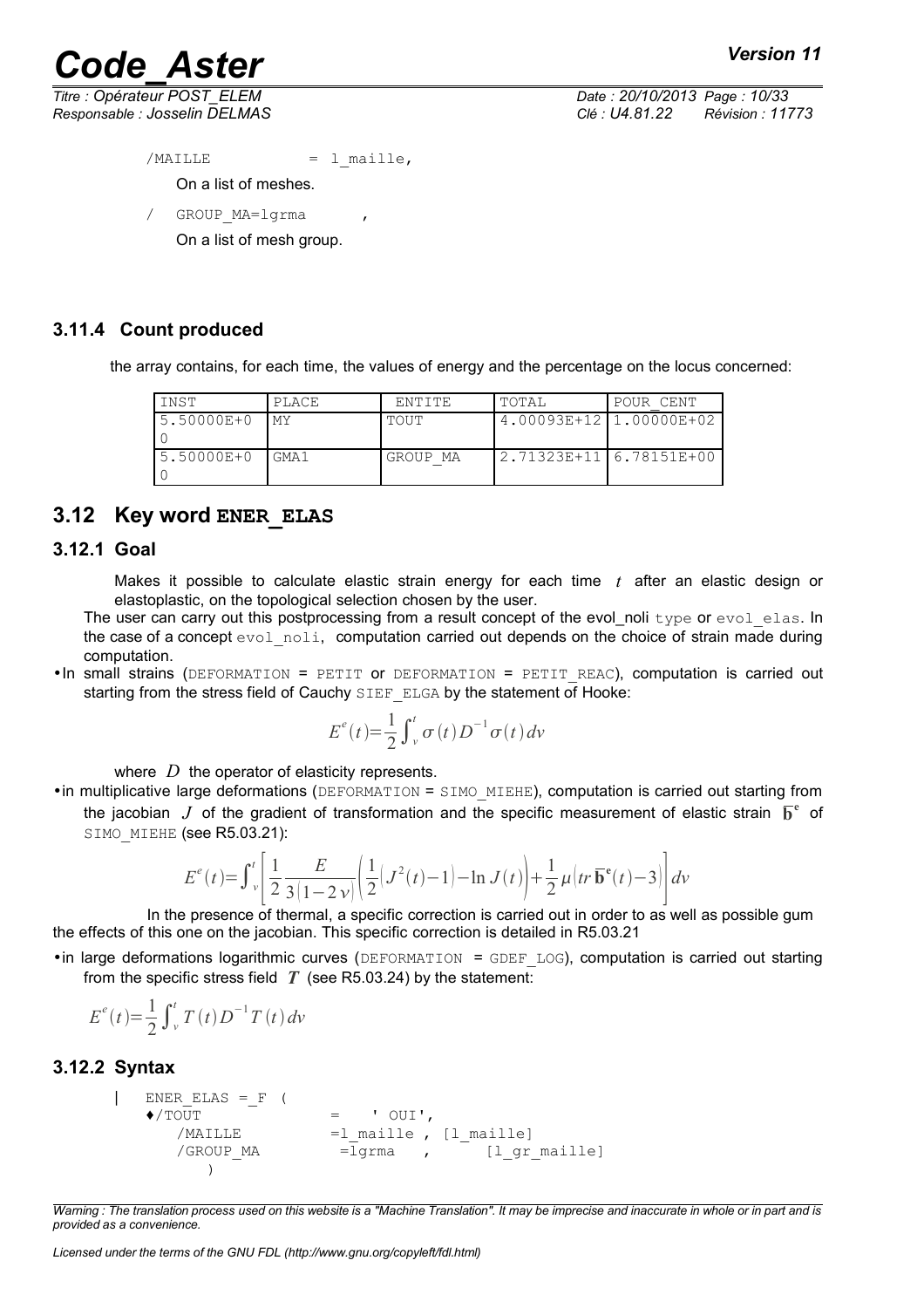*Titre : Opérateur POST\_ELEM Date : 20/10/2013 Page : 11/33 Responsable : Josselin DELMAS Clé : U4.81.22 Révision : 11773*

## *Code\_Aster Version 11*

| simple Key words: (see [§2]) |              |
|------------------------------|--------------|
| ♦<br>MODELE=mo               | [model]      |
| OCHAM MATER=chmater          | [cham mater] |
| ≬CARA ELEM=carac             | [cara elem]  |
| NUMERIQUE COUCHE=<br>♦       |              |
| NIVE COUCHE=                 |              |
| OMODE FOURIER=               |              |
| RESULTAT=                    |              |
| ♦<br>$CHARGE=$               | [char meca]  |
|                              | [char ther]  |
|                              | [char acou]  |
|                              |              |

## **3.12.3 Operands**

```
\blacklozenge/TOUT = ' OUI',
        On all structure.
```
 $/MAILLE$  = 1 maille, On a list of meshes.

GROUP  $MA = 1$ grma, On a list of mesh group.

## **3.12.4 Count produced**

the array contains, for each time, the values of total energy and possibly of the energy of membrane, of the energy of bending, the energy of shears and the energy of membrane-flexure coupling on the locus concerned:

| INST            | PLAC | l TOTAL<br>ENTITE |                                                  | MEMBRANE | BENDING |  | COUPL MF |
|-----------------|------|-------------------|--------------------------------------------------|----------|---------|--|----------|
|                 |      |                   |                                                  |          |         |  |          |
| 11.00000E+00 MY |      | TOUT              | 4.00093E+12 0.00E+00  0.00E+00 0.00E+00 0.00E+00 |          |         |  |          |
| $2.00000E + 00$ |      |                   |                                                  |          |         |  |          |

energies of membrane, bending, shears and membrane-flexure coupling are available when the locus contains shell elements or of shell. The energy of shears and membrane-flexure coupling are calculated only when the result concept is of evol\_elas  $type$ , if they are not put at 0.

## **3.13 Key word ENER\_TOTALE**

## **3.13.1 Drank**

Key word factor making it possible to calculate total strain energy for the elements of continuums 2D or 3D.

For behaviors VMIS\_ISOT\_LINE or VMIS\_ISOT\_TRAC (isotropic hardening), energy is calculated starting from the stress fields, of local variables and the material:

$$
E^{T} = E^{el} + E^{p} = \frac{1}{2} \int_{V} \sigma^{T} A^{-1} \sigma \, dv + \int_{V} \left( \int_{0}^{p} R(q) dq \right) dv
$$

*P* being cumulated equivalent plastic strain.

With option SIMO\_MIEHE, this energy applies to two models VMIS\_ISOT\_LINE or VMIS\_ISOT\_TRAC :

$$
E^{T} = \int_{v_0} \left( \rho_0 \Psi + \int_{0}^{t} \Delta \, d\,\tau \right) dv
$$

where  $\varPsi$  and  $\varDelta$  are respectively the free energy and the potential of dissipation,  $\overline{V}_0$  initial volume. For more accuracy, to see [R5.03.21].

*Warning : The translation process used on this website is a "Machine Translation". It may be imprecise and inaccurate in whole or in part and is provided as a convenience.*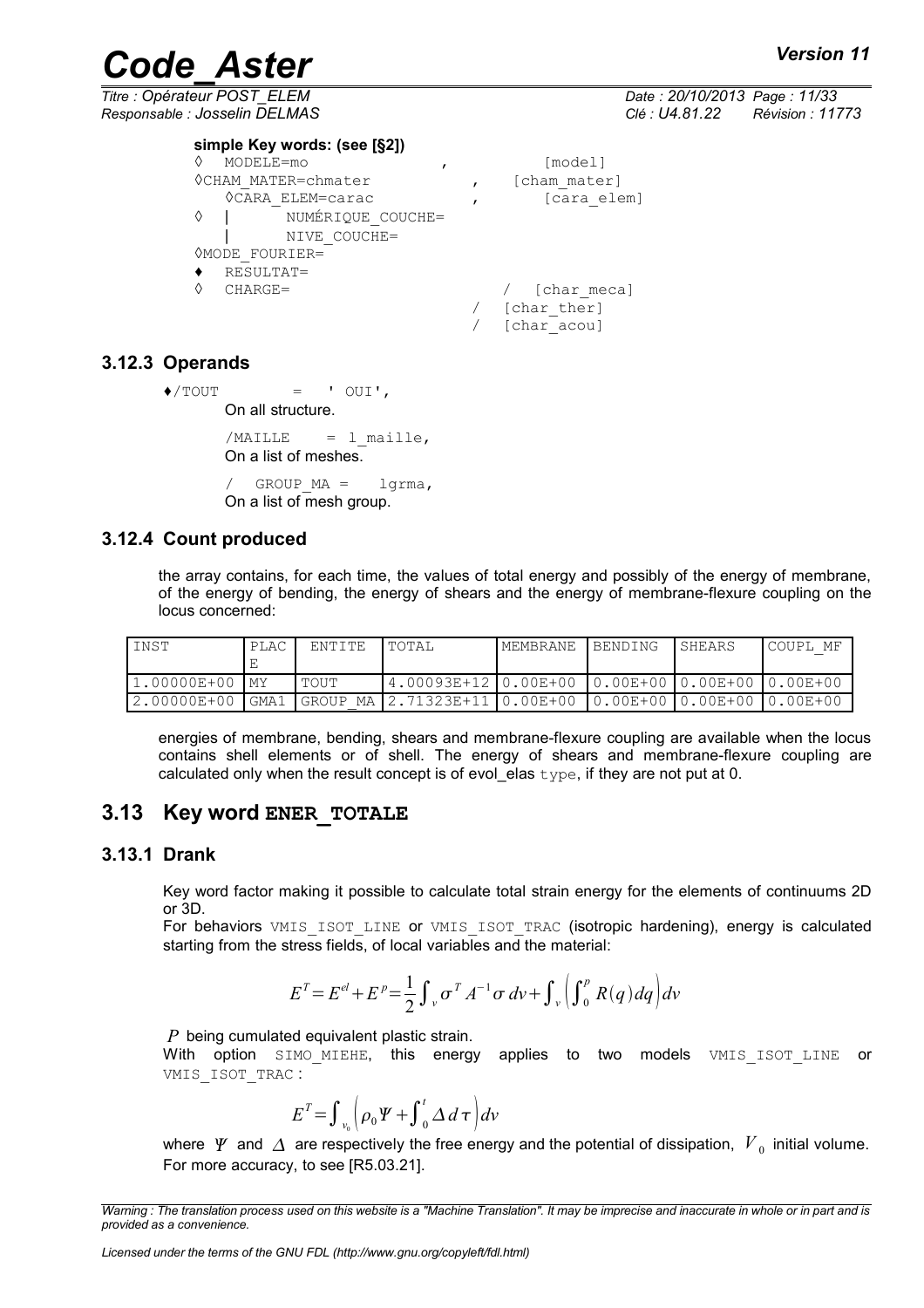*Titre : Opérateur POST\_ELEM Date : 20/10/2013 Page : 12/33*

*Responsable : Josselin DELMAS Clé : U4.81.22 Révision : 11773*

For the other behaviors, energy is obtained by incremental integration:

$$
E^T = \int_{V} \left( \int_{0}^{t} \sigma \cdot d\,\varepsilon \right) dv
$$

Incremental integration by the method of the trapezoids implies:

- that the discretization in time is sufficiently fine,
- that the initial stresses and strains are null,
- and that computation is required as from the first time of computation.

### **3.13.2 Syntax**

```
| ENER_TOTALE = _F (
```
- $\begin{array}{cc} \leftarrow & \overline{\text{TOUT}} & \overline{\text{--}} & = & \text{'} & \text{OUT} \text{--} \\ \text{MAILLE} & =1 & \text{mail} \end{array}$ /MAILLE =1\_maille , [1\_maille]<br>/GROUP MA =1grma , [1 gr maille]
	- )

```
simple Key words: (see [§2)
```

```
◊ MODELE=mo , [model]
\DiamondCHAM MATER=chmater , [cham mater]
  ◊CARA_ELEM=carac , [cara_elem]
\Diamond | NUMÉRIQUE COUCHE=
  | NIVE_COUCHE=
◊MODE_FOURIER=
♦ RESULTAT=
◊ CHARGE=ch , / [char_meca]
                      / [char_ther]
                      / [char_acou]
```
## **3.13.3 Operands**

- $\triangle$ /TOUT = ' OUI', On all structure.
	- $/MAILLE$  = 1 maille, On a list of meshes.

/ GROUP  $MA = 1$ grma, On a list of mesh group.

## **3.13.4 Count produced**

the array contains, for each time, the values of total energy and possibly of the energy of membrane and the energy of bending on the locus concerned:

=lgrma , [l\_gr\_maille]

| <b>INST</b>   | PLACE  | ENTITE   | ' TOTAL      | MEMBRANE     | BENDING      |
|---------------|--------|----------|--------------|--------------|--------------|
|               | MΥ     | TOUT     | 4.00093E+12  | 0.00E+00     | $0.00E + 00$ |
| $10000E + 00$ |        |          |              |              |              |
| 12.0 0000E+00 | l GMA1 | GROUP MA | 12.71323E+11 | $0.00E + 00$ | 0.00E+00     |

## **3.14 Key word WEIBULL**

#### **3.14.1 Drank**

Key word allowing for each defined time, the computation of the elementary field of the power *m* − *ième* of the stress of Weibull whose statement on the mesh K is given, without taking into account of the plastic strain, by:

*Warning : The translation process used on this website is a "Machine Translation". It may be imprecise and inaccurate in whole or in part and is provided as a convenience.*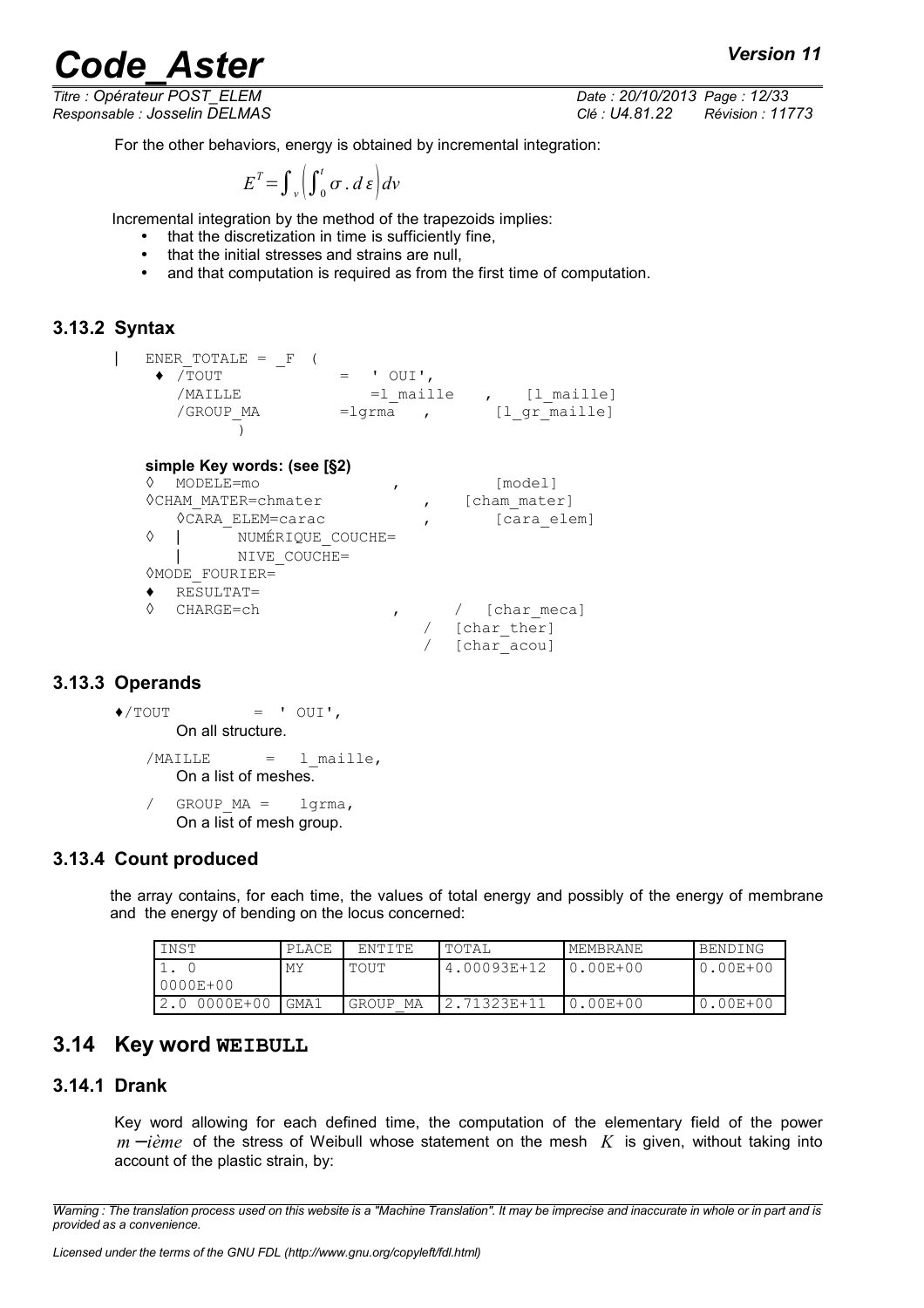*Titre : Opérateur POST\_ELEM Date : 20/10/2013 Page : 13/33*

*Responsable : Josselin DELMAS Clé : U4.81.22 Révision : 11773*

$$
\sigma_w^m(K) = \frac{1}{V_{ref}} \int_{K_p} \sigma_1^m dK_p
$$

and, with taking into account of the plastic strain by:

$$
\sigma_w^m(K) = \frac{1}{V_{ref}} \int_{K_p} \sigma_1^m \exp\left(\frac{-m}{2} \varepsilon_1^p\right) dK_p
$$

 $K_{p}$  of the mesh indicate the part  $K$  which plasticized, i.e., the part of  $K$  where the cumulated plastic strain exceeds a certain threshold;  $\sigma_1^+$  represent the maximum principal stress and  $\varepsilon_1^p$ represents the maximum principal plastic strain.

Material parameters  $m$ ,  $V_{ref}$  and the threshold of plasticity are defined in DEFI MATERIAU by behavior model WEIBULL (cf [R7.02.06]).

Once determined this elementary field, the option calculates by "summation" the stress of Weibull of a field *D* for each definite time:

$$
\sigma_w(D) = \left(C \sum_{K \in D} \sigma_w^m(K)\right)^{\frac{1}{m}}
$$

where C is a coefficient intended for the taking into account of symmetries (case Bi and threedimensional) and thickness (in the two-dimensional case) of structure containing the field *D* (key word COEF\_MULT).

The probability of fracture of the field  $D$  is then calculated by:

$$
P_w(D)=1-\exp\left(-\frac{\sigma_w^m}{\sigma_u^m}\right)
$$

The parameter "forced of cleavage"  $\sigma_{_{\mu}}$  is also defined in behavior model WEIBULL.

Lastly, the preceding statements of the stress of Weibull and the probability of fracture are valid only in the case of a way of monotonic loading. This kind of postprocessing can nevertheless also be applied to a way of more general loading, including when the stress of cleavage depends on the temperature (behavior model WEIBULL FO). The statements of the stress of Weibull and the probability of fracture are then different (cf [R7.02.06]).

#### **Note :**

*For the key word factor WEIBULL , the model and the material field are compulsory (except if RESULTAT is present).*

Advice of use of this model is given in documentation [U2.05.08].

#### **3.14.2 Syntax**

| $WEIBULL = F$          |                               |                        |
|------------------------|-------------------------------|------------------------|
|                        | $\blacklozenge$ /TOUT=' OUI', |                        |
| /MAILLE                | $=1$ maille                   | [l maille]             |
| /GROUP MA              | $=$ lqrma                     | [1 gr maille]          |
| $\Diamond$ OPTION=/    |                               | "SIGM ELGA", [DEFAULT] |
|                        | "SIGM ELMOY",                 |                        |
| CORR PLAST=/           | "OUI',                        |                        |
|                        | "NON",                        | [DEFAULT]              |
| $\Diamond$ COEF MULT=/ | coeff,                        | [R]                    |
|                        |                               | [DEFAULT]              |
|                        |                               |                        |

*Warning : The translation process used on this website is a "Machine Translation". It may be imprecise and inaccurate in whole or in part and is provided as a convenience.*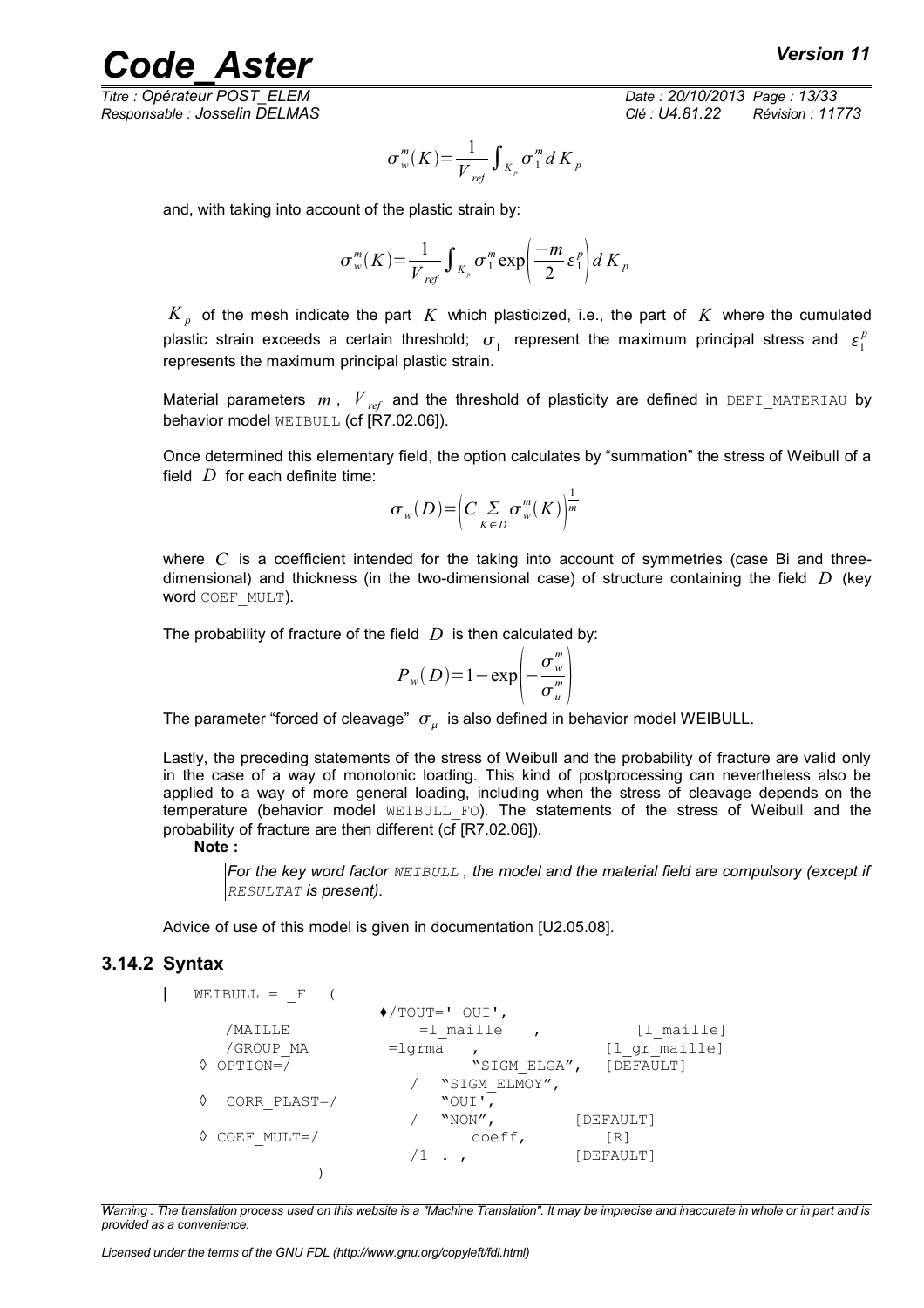*Titre : Opérateur POST\_ELEM Date : 20/10/2013 Page : 14/33 Responsable : Josselin DELMAS Clé : U4.81.22 Révision : 11773*

#### **simple Key words: (see [§2])**

| ♦ | MODELE=mo          |  |  | [model]      |
|---|--------------------|--|--|--------------|
| ♦ | CHAM MATER=chmater |  |  | [cham mater] |
| ♦ | CARA ELEM=carac    |  |  | [cara elem]  |
| ♦ | NUME COUCHE=       |  |  |              |
|   | NIVE COUCHE=       |  |  |              |
| ♦ | MODE FOURIER=      |  |  |              |
|   | /CHAM GD           |  |  |              |
|   | /RESULTAT          |  |  |              |
| ♦ | CHARGE             |  |  | [char meca]  |
|   |                    |  |  | [char ther]  |
|   |                    |  |  | [char acou]  |

### **3.14.3 Operands**

#### **3.14.3.1 Operand OPTION**

 $\Diamond$ /OPTION = "SIGM\_ELGA",

the value of the elementary field associated with the mesh  $K$  is obtained by integration by squaring with Gauss points of the statement  $\frac{1}{11}$  $\frac{1}{V} \int_{K_p} \sigma_1^m dK$  .

/ OPTION = "SIGM\_ELMOY",

the value of the elementary field associated with the mesh *K* is obtained from the maximum principal value of the tensor  $\frac{1}{11}$  $\frac{1}{V}_{p} \int_{K_{p}} \sigma \, dK$  whose value is approached by squaring with Gauss points.

#### **3.14.3.2 Operand CORR\_PLAST**

 $\Diamond$ /CORR PLAST = "OUI',

the stress field of Weibull is evaluated with taking into account of the plastic strain.

/CORR PLAST  $=$  "NON",

the stress field of Weibull is evaluated without taking into account of the plastic strain.

#### **3.14.3.3 Operand COEF\_MULT**

 $/COEF$  MULT = value,

the default value of this coefficient is 1.0 .

The following table, in which the thickness is noted *e* , indicates typical values of the coefficient *C* according to the type of symmetry:

- **simple symmetry** : the symmetry plane of the mesh passes by the plane of the default and the default is entirely with a grid,
- **double symmetry** : the symmetry plane of the mesh also passes by the plane of the default but only one half of the default is with a grid.

|               | 3D and<br>3D SI | <b>AXIS and</b><br>AXIS SI | D PLAN and<br><b>SIMPLE</b> | D PLAN SI      |
|---------------|-----------------|----------------------------|-----------------------------|----------------|
| C PLAN        |                 | $4\pi$                     | ze                          |                |
| <b>DOUBLE</b> |                 | without object             | without object              | without object |
| NON           |                 | . π                        |                             |                |

#### **Values of the multiplying coefficient of symmetry-thickness**

*Warning : The translation process used on this website is a "Machine Translation". It may be imprecise and inaccurate in whole or in part and is provided as a convenience.*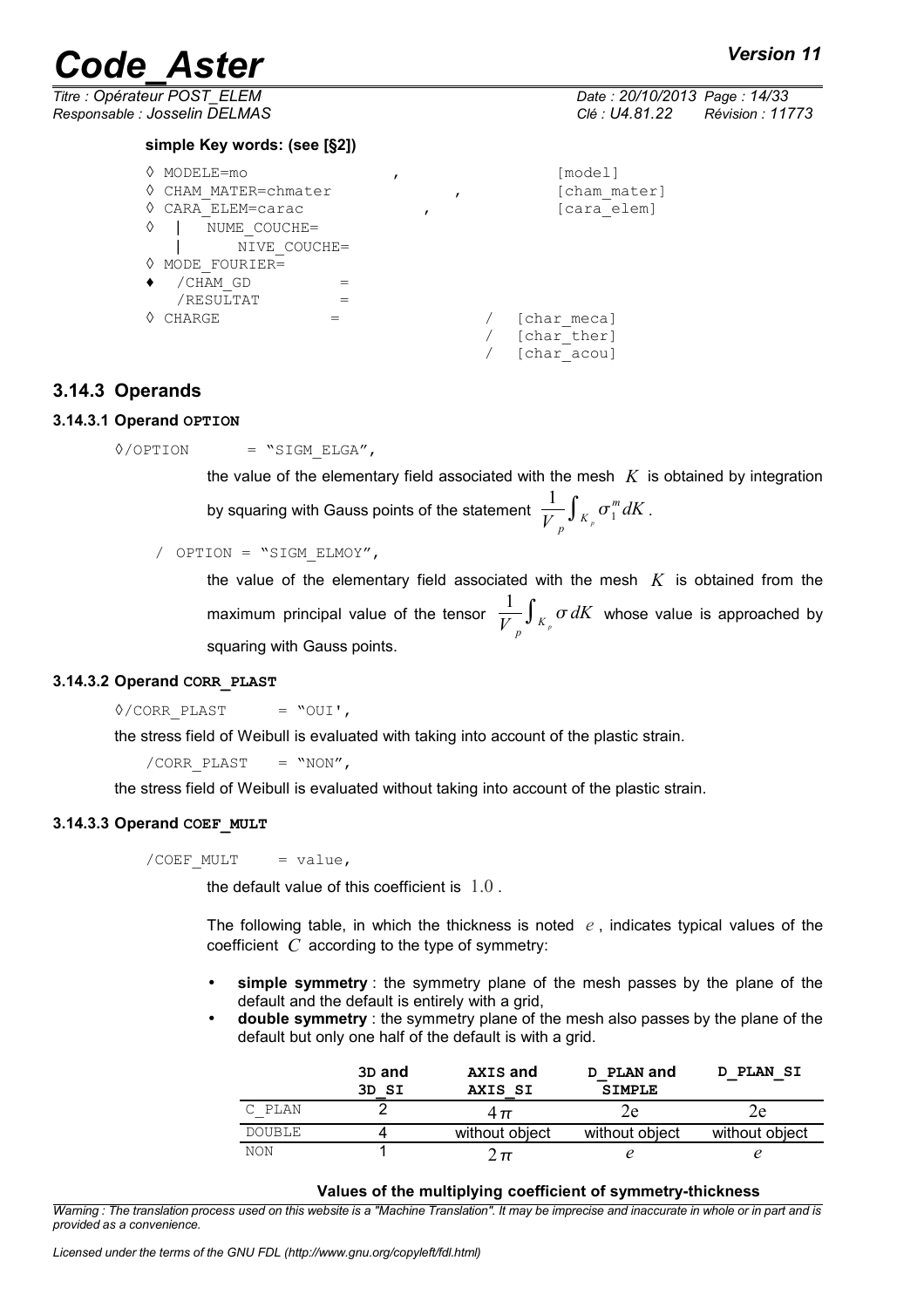*Titre : Opérateur POST\_ELEM Date : 20/10/2013 Page : 15/33 Responsable : Josselin DELMAS Clé : U4.81.22 Révision : 11773*

### **3.14.4 Counts produced**

the array contains, for each time, the values of the stress of Weibull, the probability of fracture and the power *m* − *ième* of the stress of Weibull on the locus concerned:

| INST          | FNTITE |             |              | 'SIGMA WEIBULL   PROBA WEIBULL   SIGMA WEIBULL ** |
|---------------|--------|-------------|--------------|---------------------------------------------------|
|               |        |             |              | M                                                 |
| 0 0000E+00    | TOUT   | 2.49298E+02 | $0.00E + 00$ | '3.32096E+57                                      |
| '2.0 0000E+00 | TOUT   | 2.50473E+02 | $0.00E + 00$ | '3.71756E+57                                      |

## **3.15 Key word RICE\_TRACEY**

#### **3.15.1 Drank**

This option allows, for each time of defined  $t_n$  computation, the computation of the growth rate  $R(t_n)$  $-R_0$ of a spherical cavity compared to a field  $D(R(t_n))$  and  $R_0$  respectively indicate the radius running and the initial radius of the cavity). The law of evolution of Rice-Tracey is expressed by the relation:

$$
\frac{d}{dt}\log\left(\frac{R}{R_0}\right) = 0.283 \text{ Signe}\left(\frac{\sigma_M}{\sigma_{eq}}\right)\exp\left(\frac{2\sigma_M}{2\sigma_{eq}}\right)\frac{d\,\varepsilon_{eq}^p}{dt}
$$

 $(\sigma_M = \frac{1}{2})$  $\frac{1}{3} Trace(\sigma)$  ;  $\sigma_{eq}$  indicate the equivalent stress of von Mises and  $\varepsilon_{eq}^p$  indicates the equivalent strain of von Mises).

## **3.15.2 Syntax**

| RICE TRACEY = $F$            |               |                             |
|------------------------------|---------------|-----------------------------|
| $\blacklozenge$ /TOUT=       | "OUI',        |                             |
| /MAILLE                      |               | $=$ 1 maille, $[$ 1 maille] |
| /GROUP MA                    | $=$ lqrma,    | [l qr maille]               |
| $\lozenge$ OPTION=/          |               | "SIGM ELGA", [DEFAULT]      |
|                              | "SIGM ELMOY", |                             |
| $\Diamond$ LOCAL=/           | "OUI',        | [DEFAULT]                   |
| "NON",                       |               |                             |
|                              |               |                             |
|                              |               |                             |
| simple Key words: (see [§2]) |               |                             |
| ♦<br>MODELE=mo               | $\mathbf{r}$  | [model]                     |
| OCHAM MATER=chmater          | $\mathbf{r}$  | [cham mater]                |
| <b>OCARA ELEM=carac</b>      | $\mathbf{r}$  | [cara elem]                 |
| ♦<br>NUME COUCHE=            |               |                             |
| NIVE COUCHE=                 |               |                             |
| <b>OMODE FOURIER=</b>        |               |                             |
| /CHAM GD                     | $=$           |                             |
| /RESULTAT                    | $=$           |                             |
| ♦<br>$CHARGE =$              | CH,           | [char meca]                 |
|                              |               | / [char ther]               |
|                              |               | [char acou]                 |

## **3.15.3 Operands**

#### **3.15.3.1 Operand OPTION**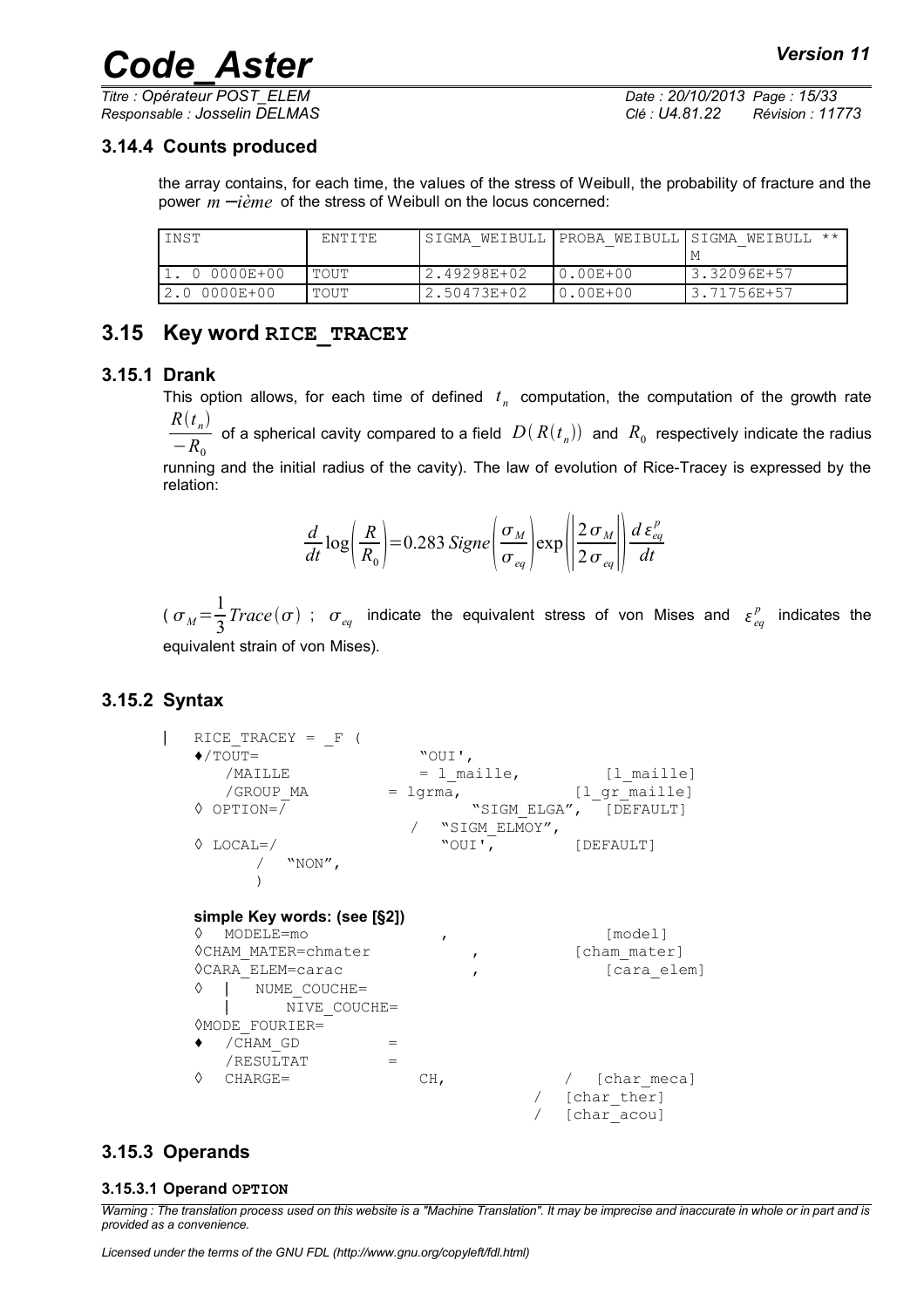*Titre : Opérateur POST\_ELEM Date : 20/10/2013 Page : 16/33*

*Responsable : Josselin DELMAS Clé : U4.81.22 Révision : 11773*

◊OPTION=/ "SIGM\_ELGA", [DEFAULT]

the elementary fields of the stresses and plastic strains are used in their representations with Gauss points.

/ "SIGM\_ELMOY",

the elementary fields of the stresses and plastic strains are realized compared to Gauss points before being used.

#### **3.15.3.2 Operand LOCAL**

 $\Diamond$ LOCAL=/ "OUI', [DEFAULT]

the model of Rice-Tracey is integrated on each mesh *K* of the field *D* and result consists of the maximum value obtained on the group of meshes of the field.

/ "NON",

the fields of triaxiality  $\sigma$ <sub>*M*</sub>  $\sigma_{eq}$  $(t_n)$  and variation of plastic strain  $\Delta \varepsilon_{eq}^p(t_n)$  are calculated on

each mesh. Then, their respective averages, balanced by the volume of meshes of the field, are given. Finally, the model of Rice-Tracey is integrated on these realised values.

#### **3.15.3.3 Operands TOUT / GROUP\_MA / MESH**

the fields of computation  $D$  are specified by:

 $/TOUT = "OUT',$ 

Only one field is defined, it coincides with the group of structure.

```
/GROUP MA = 1grma,
```
Each definite mesh group of the list lgrma a field of computation.

```
/MAILLE = 1 maille,
```
Each mesh of the list  $1$  maille definite a field of computation.

#### **3.15.4 Count produced**

the array contains, for each time, the values of the growth rate of a spherical cavity and volume concerned on the locus concerned:

| INST          |       | PLACE TX CROIS CAVITES IVOLUME CONCERNE |              |
|---------------|-------|-----------------------------------------|--------------|
| 1. 0 0000E+00 |       |                                         | 13.75000E+00 |
| 2.0 0000E+00  | MA101 | $11.00000E+00$                          | '6.23719E-01 |

## **3.16 Key word INDIC\_ENER**

### **3.16.1 Drank**

Key word factor making it possible to calculate a total indicator of loss of proportionality of the loading in elastoplasticity, founded on the density of energy. This indicator is described in detail in the document [R4.20.01].

One points out his function and his statement. This indicator is intended to detect so during the history of structure and until current time T, and for a zone of structure chosen by the modelisator, there was loss of proportionality of the loading (i.e it acts to have a total measurement of the change of the principal directions of the stress tensor for each point of the zone defined by the user). This

indicator is usable only for models whose material presents an isotropic hardening and whose elements are isoparametric 2D or 3D. This

*Warning : The translation process used on this website is a "Machine Translation". It may be imprecise and inaccurate in whole or in part and is provided as a convenience.*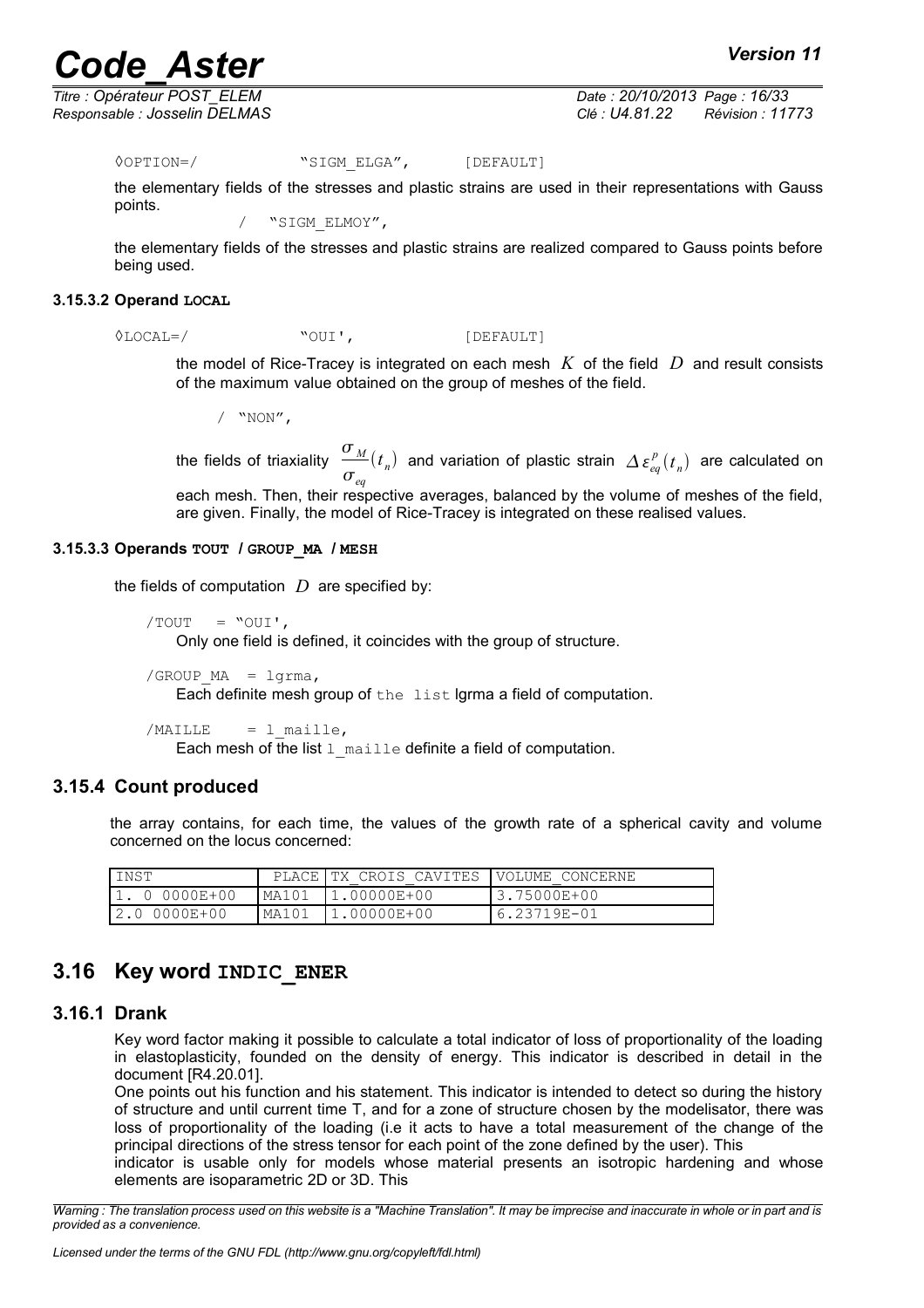*Titre : Opérateur POST\_ELEM Date : 20/10/2013 Page : 17/33 Responsable : Josselin DELMAS Clé : U4.81.22 Révision : 11773*

*Code\_Aster Version 11*

indicator has as a statement: where

$$
I = \frac{1}{V} \int_{V} \left( 1 - \frac{\underline{\mathbf{Y}}}{\Omega} \right) dv
$$

: is

 $V$  the volume of the field defined by the user, is

 $\mathbf y$  the density of total elastic strain energy associated with curve of tension if the nonlinear elastic material were considered. More exactly its statement is the following one: where

$$
\underline{\Psi} = \frac{1}{2} K \cdot tr^2(\varepsilon) + \frac{2\mu}{3} \varepsilon_{eq}^2 \qquad \text{si} \quad \sigma_{eq} < R(p)
$$
\n
$$
\underline{\Psi} = \frac{1}{2} K \cdot tr^2(\varepsilon) + \frac{R^2(p)}{6\mu} + \int_0^p R(s) \, ds \quad \text{si} \quad \sigma_{eq} = R(p)
$$

: is

- *K* the modulus of compressibility, is
- $\mu$  the shear coefficient of Lamé, is
- $R(p)$  the threshold of curve of tension associated with the cumulated plastic strain, *p* is
- $\Omega$  the density of strain energy defined by: one

$$
\Omega(t) = \int_{0}^{t} \sigma \cdot \dot{\varepsilon} d\tau
$$

can break up into  $\Omega(t)$  an elastic part and a plastic part: with

$$
\Omega(t) = \Omega_{\text{elas}}(t) + \Omega_{\text{plas}}(t)
$$

: Note:

$$
\Omega_{\text{elas}}(t) = \frac{1}{2} \sigma \cdot \varepsilon^{\text{elas}}
$$

$$
\Omega_{\text{plas}}(t) = \int_{0}^{t} R(p) dp
$$

**If**

 $|$ one has,  $Q(t)=0$  one poses.  $I=0$  Syntax

## **3.16.2 |INDIC\_ENER**

 $=\nF$  ( $\bullet$ <br>/TOUT= "OUI' , /MAILLE = 1 maille , [1\_maille ] /GROUP\_MA = lgrma , [l gr maille ]) simple

#### **Key words: (see [§2]) ◊**

```
MODELS = mo , [mode1 ] \DiamondCHAM __ MATER=chmater , [cham_mater ] \DiamondCHARGE \quad =ch \quad , \quad /[char \text{meca} \quad ]/[char ther ]/[char acou ] \bulletRESULTAT=resu , [evol noli ] Operands
```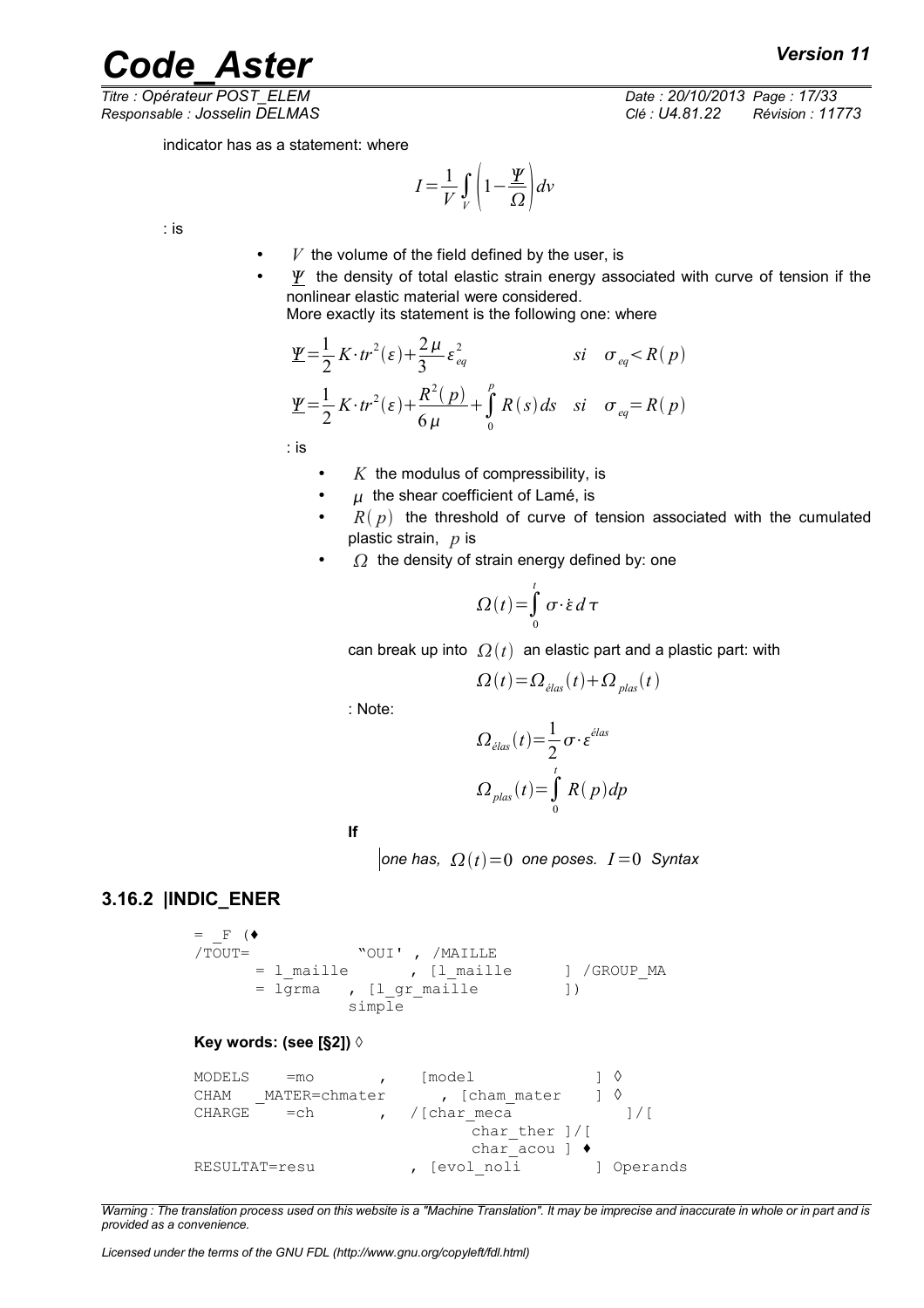*Titre : Opérateur POST\_ELEM Date : 20/10/2013 Page : 18/33 Responsable : Josselin DELMAS Clé : U4.81.22 Révision : 11773*

## **3.16.3**

the indicator is calculated on the field defined by the key keys: /

TOUT = " OUI', On all the elements of the model Mo. /

 $MESH = 1$  maille , On the list  $L$  mesh of meshes of the model Mo. /

GROUP MA= lgrma , On the list lgrma  $\circ$ f the mesh groups of the model Mo. Count

### **3.16.4 produced**

the array contains, for each time, the value of the total indicator of loss of proportionality of the loading in elastoplasticity on the locus concerned: INST

| PLACE       | INDIC       |                     |
|-------------|-------------|---------------------|
|             | <b>ENER</b> |                     |
| 0 0000E+00  |             | $4.7729$ $E-02$ 2.0 |
| МY          |             |                     |
| 0000E+00 MY |             | 3.3376 E-02 Key     |
|             |             | word                |

## **3.17 INDIC\_SEUIL Drank**

#### **3.17.1 Key word**

factor making it possible to calculate a total indicator of loss of proportionality of the loading in elastoplasticity. This

indicator makes it possible on the one hand to know, on average about the zone considered, if the tensor of the stresses and that of plastic strains have the same directions and if the plastic threshold is reached at current time, and on the other hand so during the history the plastic strain changed direction. This

indicator has as a statement: where

$$
I = \frac{1}{V} \int_{V} \left( 1 - \frac{\sigma \cdot \varepsilon^{p}}{R(p) \cdot p} \right) dv
$$

: is

- $\bullet$   $V$  the volume of the field defined by the user, is
- $\sigma$  the tensor of the stresses at time running, is
- $\varepsilon^p$  the tensor of plastic strains at time running, is
- $R(p)$  the function of hardening (with where  $R(o) = \sigma_y$  is  $\sigma_y$  the elastic limit). i.e it is the threshold of curve of tension associated with the cumulated plastic strain. is *p*
- $p$  the cumulated plastic strain. Note:

**If**

one has, one 
$$
R(p) \cdot p=0
$$
 poses.  $I=0$  The scalar product

is associated  $\sigma \cdot \varepsilon^p$  with the norm within the meaning of von Mises. This indicator is standardized and has a value ranging between 0 and 1. It is

*Warning : The translation process used on this website is a "Machine Translation". It may be imprecise and inaccurate in whole or in part and is provided as a convenience.*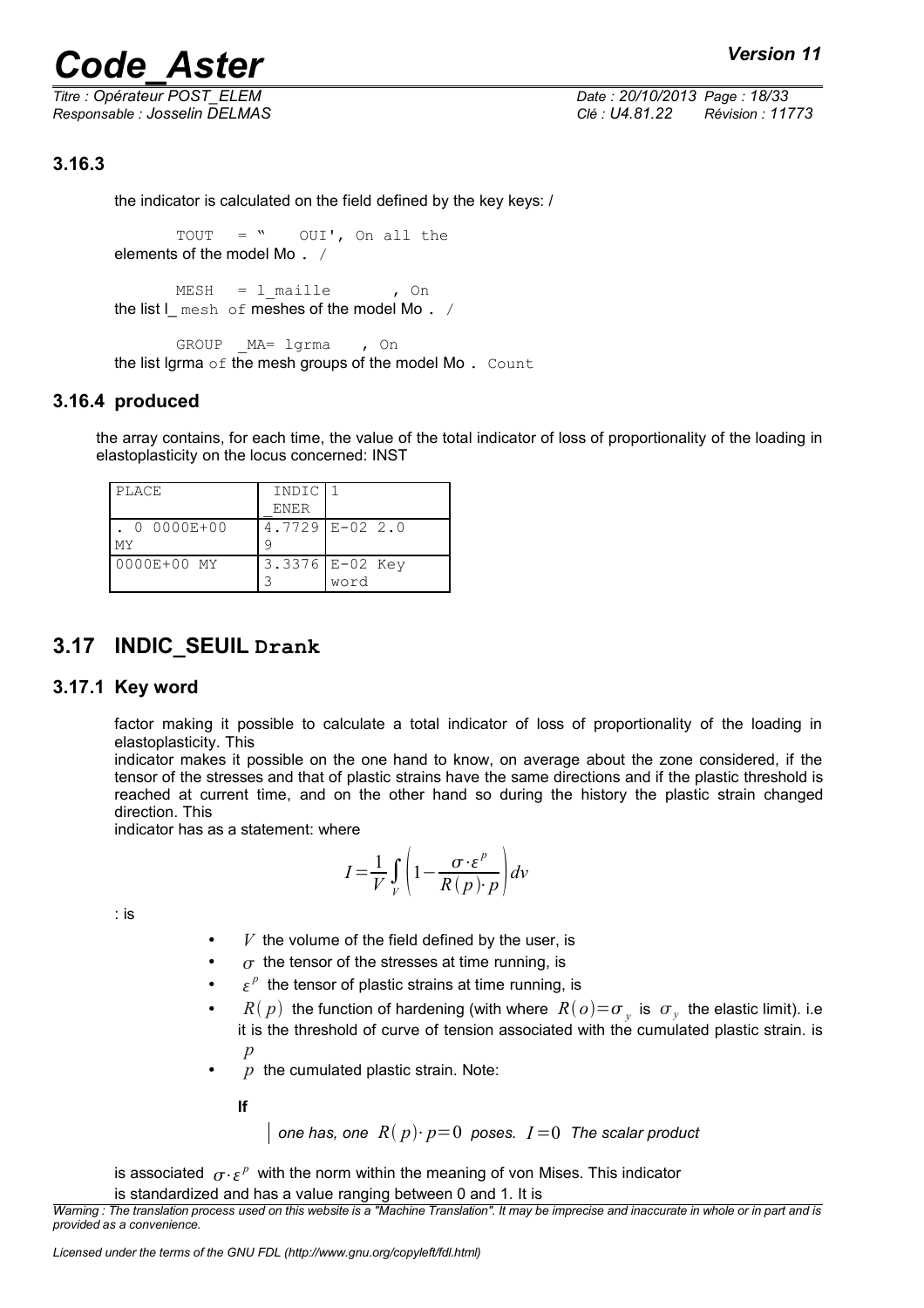*Titre : Opérateur POST\_ELEM Date : 20/10/2013 Page : 19/33 Responsable : Josselin DELMAS Clé : U4.81.22 Révision : 11773*

null if the loading preserved its character proportional in each point of throughout *V* the past history. This indicator

is described in detail in the document [R4.20.01]. Syntax

## **3.17.2 |INDIC\_SEUIL**

 $=$   $F$  ( $\sqrt{T}$ OUT  $=$   $\begin{array}{ccc} \cdot & \cdot & \cdot & \cdot & \cdot \\ \cdot & \cdot & \cdot & \cdot & \cdot \\ \cdot & \cdot & \cdot & \cdot & \cdot \\ \cdot & \cdot & \cdot & \cdot & \cdot \end{array}$ ,  $\begin{array}{ccc} \cdot & \cdot & \cdot & \cdot & \cdot \\ \cdot & \cdot & \cdot & \cdot & \cdot \\ \cdot & \cdot & \cdot & \cdot & \cdot \end{array}$ =l\_maille , [l\_maille ] /GROUP\_MA =lgrma , [l\_gr\_maille ]) simple

#### **Key words: (see [§2]) ◊ MODELS**

| $=$ mo, [model     |              |               | $1 \lozenge$ CHAM |
|--------------------|--------------|---------------|-------------------|
| MATER=chmater      |              | , [cham mater | 1 ♦ CHARGE        |
| $=$ ch, $\sqrt{ }$ | char meca    |               | l/[tank           |
|                    |              |               | ther $1/$ [tank]  |
|                    |              |               | acou ] ◆RESULTAT  |
| $=$ resu           | , [evol noli |               | 1 Operands        |

#### **3.17.3 the indicator**

is calculated on the field defined by the key keys: /TOUT

= "OUI' , On all the

elements of the model Mo. / MESH

 $= 1$  maille , On

the list I maille of meshes of the model Mo. / GROUP

MA= lgrma , On

the list lgrma of the mesh groups of the model Mo. Count

#### **3.17.4 produced the array**

contains, for each time, the value of the total indicator of loss of proportionality of the loading in elastoplasticity on the locus concerned: INST

| PLACE       | INDIC   1. 0 |              |
|-------------|--------------|--------------|
|             | SEUIL        |              |
| 0000E+00 MY |              | $E - 02$ 2.0 |
| 4.77299     |              | 0000         |
| E+00 MY     |              | $E-02$ Key   |
| 3.33763     |              | word         |

## **3.18 CHAR\_LIMITE Drank Postprocessing**

#### **3.18.1**

of the computation of the Yield-point load [R7.07.01 §2.3]. This factor key word the computation of the Yield-point load of a structure by a kinematical approach allows. Its employment requires as a preliminary to have carried out a nonlinear computation (see operator STAT NON LINE [U4.51 .03]) well informed by the key word RESULTAT and whose characteristics are the following ones: constitutive law

<sup>•</sup> NORTON HOFF, increasing

*Warning : The translation process used on this website is a "Machine Translation". It may be imprecise and inaccurate in whole or in part and is provided as a convenience.*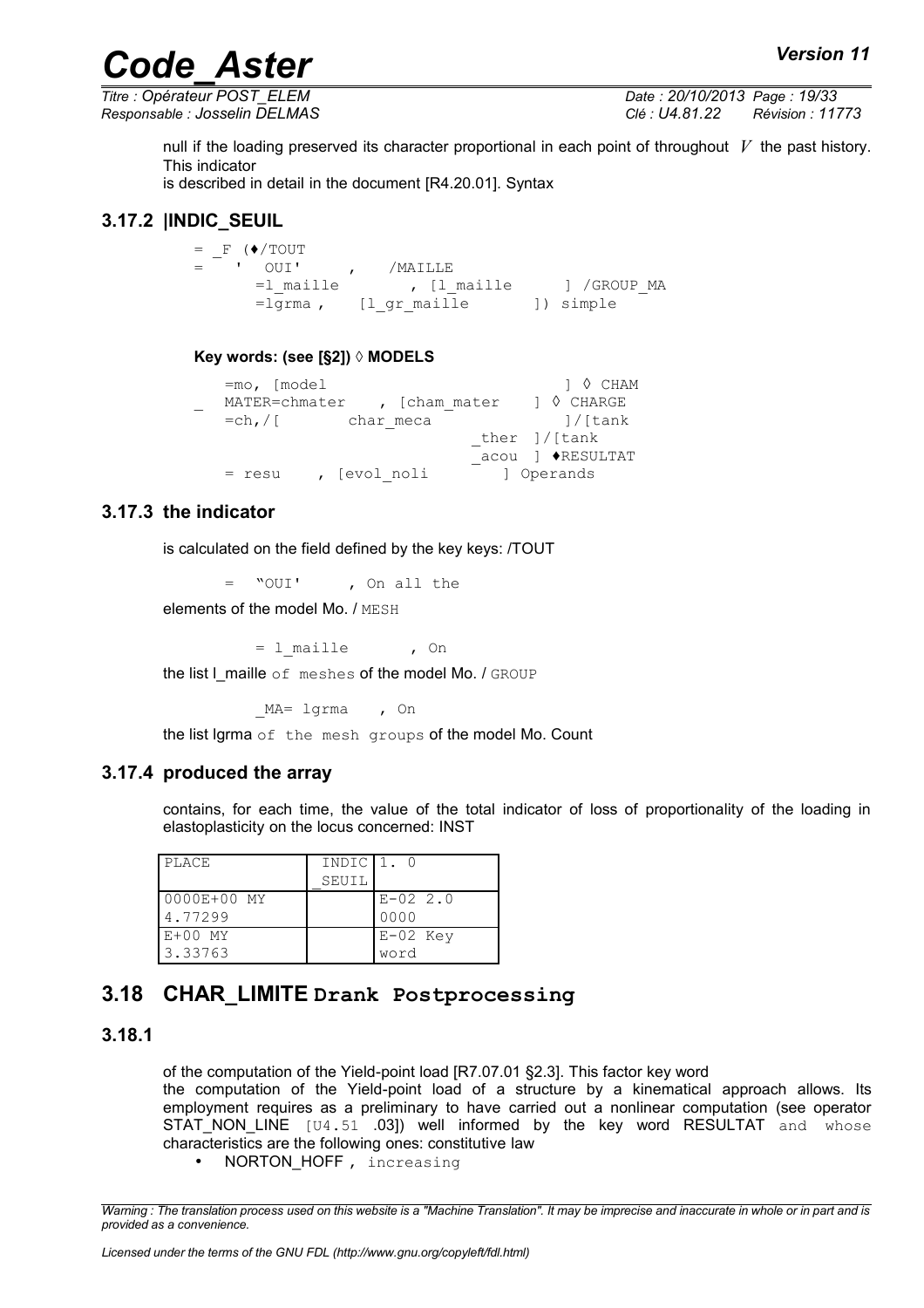*Titre : Opérateur POST\_ELEM Date : 20/10/2013 Page : 20/33*

*Responsable : Josselin DELMAS Clé : U4.81.22 Révision : 11773*

- list of times of computation corresponding to values of regularization of the model of NORTON HOFF which tend towards 1 (in practice, one recommends to be limited to the times ranging between 1 and 2 which do not lead to too long computations while making it possible to obtain a higher limit of the sufficiently precise Yield-point load), loading
- (unit) controlled corresponding to the loading compared to which one seeks to estimate the Yield-point load, continuation method being TYPE = "ANA LIM",  $possubj$
- a constant loading whose it is then necessary imperatively to point out the existence by the key word CHAR  $CSTE = "OUI'$ . Operator

POST ELEM then produces an array which gives for each time of computation, i.e. for increasingly weak regularizations, a limit higher CHAR\_LIMI\_SUP of the Yield-point load supported by structure. Moreover, in the absence of constant loading, CHAR\_CSTE =  $"NON"$ , THE ARRAY also contains an estimate CHAR  $LIMI$  ESTIM of a lower limit of the Yield-point load. On the other hand, if a constant loading is present, CHAR CSTE = " $OUT$  , such an estimate of the lower limit is not available any more but the array then contains power PUIS CHAR CSTE of the constant loading in the velocity field solution of the problem. A detailed

example of computation of Yield-point load is provided in [U2.05.04]. Syntax

## **3.18.2 |CHAR\_LIMITE**

```
= F (\DiamondCHAR
CSTE=/ "NON " , [DEFAULT ]/"OUI'
                     , ) simple
```
#### **Key words: (see [§2]) ◊ MODELS**

 $=$ mo, [  $\frac{1}{2}$  model ]  $\Diamond$  CHAM MATER=chmater , [cham mater]  $\blacklozenge$  RESULTAT  $=$ resu, [ evol noli ]  $\Diamond$  CARA ELEM=carac , [cara\_elem ]  $\Diamond$  MODE \_ FOURIER=nh, [I ] ◊ CHARGE  $=ch$ ,  $/$ [ char meca ]/[tank ther ]/[tank \_acou ] Operands

## **3.18.3 ◊CHAR**

 $CSTE$  = "NON", [DEFAULT ]/"OUI' , Key word

indicating if the loading is constant or not constant (default value). Count

#### **3.18.4 produced the array**

contains, if CHAR\_CSTE = "OUI' : INST

| <b>CHAR</b>   | LIMI SUP PUIS | ICHAR CSTE 1.  |
|---------------|---------------|----------------|
| $10000E + 00$ | E+01 -2.50000 | $E - 012.0000$ |
| 11.46838      |               |                |
| LE+00 1.46838 | E+01 -2.50000 | E-01 the array |

contains, if CHAR CSTE =  $"NON" : **INST**$ 

| CHAR          | LIJMI SUP CHAR  | ILIMI ESTIM 1. 0 |
|---------------|-----------------|------------------|
| $10000E + 00$ | E+01 -2.50000   | IE-01 2.0 0000   |
| 1.46838       |                 |                  |
| E+00 1.46838  | $E+01 -2.50000$ | E-01 Key word    |

## **3.19 CARA\_GEOM Drank CARA\_GEOM**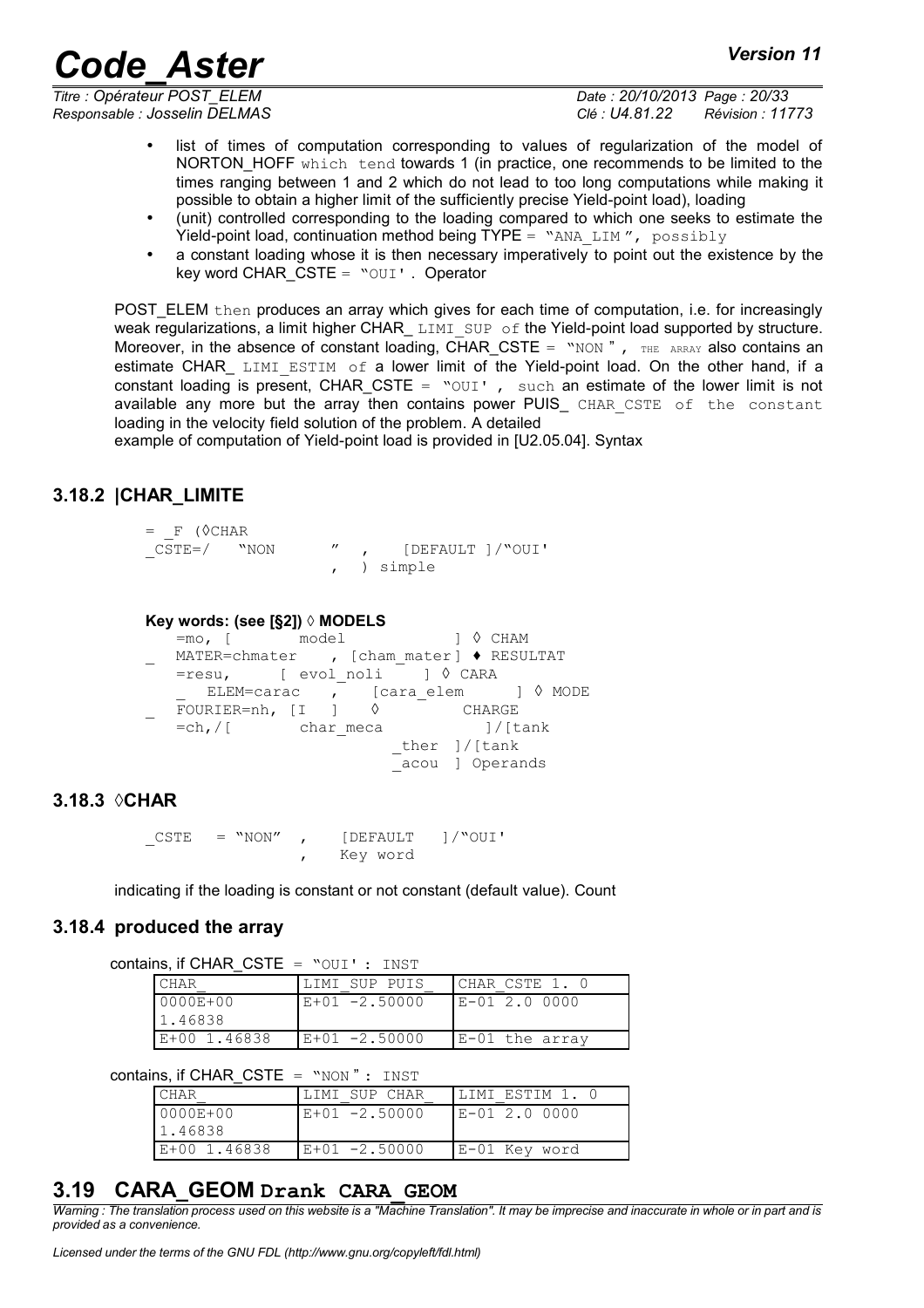## **3.19.1**

is used by macro\_commande MACR\_ CARA\_POUTRE [U4.42 .02] to compute: the geometrical characteristics (center of inertia, main moments of inertia) of a section of beam with a grid in elements of continuous medium 2D. Syntax

## **3.19.2 |CARA\_GEOM**

| $=$ F     | $(*/TOUT)$ |                                   |                 |  |
|-----------|------------|-----------------------------------|-----------------|--|
|           | OUI'       | /GROUP MA                         |                 |  |
|           |            | =lgma, [ l gr maille ] /MAILLE    |                 |  |
|           | $=$ lma, [ | l maille                          | $\lozenge$ SYME |  |
| $X=$      | "OUI'      | / "NON                            |                 |  |
|           |            | ", [DEFAULT ] $\Diamond$ SYME     |                 |  |
| Y=/ "OUI' |            | /"NON                             |                 |  |
|           |            | ", [DEFAULT ] OORIG               |                 |  |
| INER=     | (xp,       | YP), [1 R] ) single-ended spanner |                 |  |
|           |            |                                   |                 |  |

#### Keys: (see [§2]) ◊ MODELS

| $= M \circ$ , $\lceil$                               |            | model |                  | 1 ◊ CHAM                                                                                                       |
|------------------------------------------------------|------------|-------|------------------|----------------------------------------------------------------------------------------------------------------|
| MATER= chmater $\,$ , [cham mater] $\lozenge$ CHARGE |            |       |                  |                                                                                                                |
| $=$ CH, $/$                                          | [char meca |       |                  | and the set of the set of the set of the set of the set of the set of the set of the set of the set of the set |
|                                                      |            |       | ther $]/$ [tank] |                                                                                                                |
|                                                      |            |       |                  | acou ] Operands                                                                                                |
|                                                      |            |       |                  |                                                                                                                |

### **3.19.3 Operands**

#### **3.19.3.1 TOUT /GROUP\_MA /MESH Define**

the place of computation. One can calculate in particular characteristics for a set of meshes, defined by GROUP\_MA or MESH . Operands

#### **3.19.3.2 SYME\_X /SYME\_Y Taken**

into account of a symmetry compared to or with  $X$  (or  $Y$  both). The mesh provided by the user corresponds then to half of the section (or the quarter). Operand

#### **3.19.3.3 ORIG\_INER Makes it possible**

compared to give the punctual coordinates to which will be calculated the geometrical characteristics [U4.42.02]. Count

#### **3.19.4 produced cf [U**

4.42.02] §3.2 Key word

## **3.20 CARA\_POUTRE Drank Remark**

**3.20.1**

#### **This key word**

*is not intended to be called directly by the user. CARA\_POUTRE*

is used exclusively by macro-command MACR\_ CARA POUTRE [U4.42 .02] to compute: the mechanical characteristics (constant of torsion, radius of torsion, constants of shears, position of the shear center, warping constant) of a section with a grid in elements 2D. Its employment

*Warning : The translation process used on this website is a "Machine Translation". It may be imprecise and inaccurate in whole or in part and is provided as a convenience.*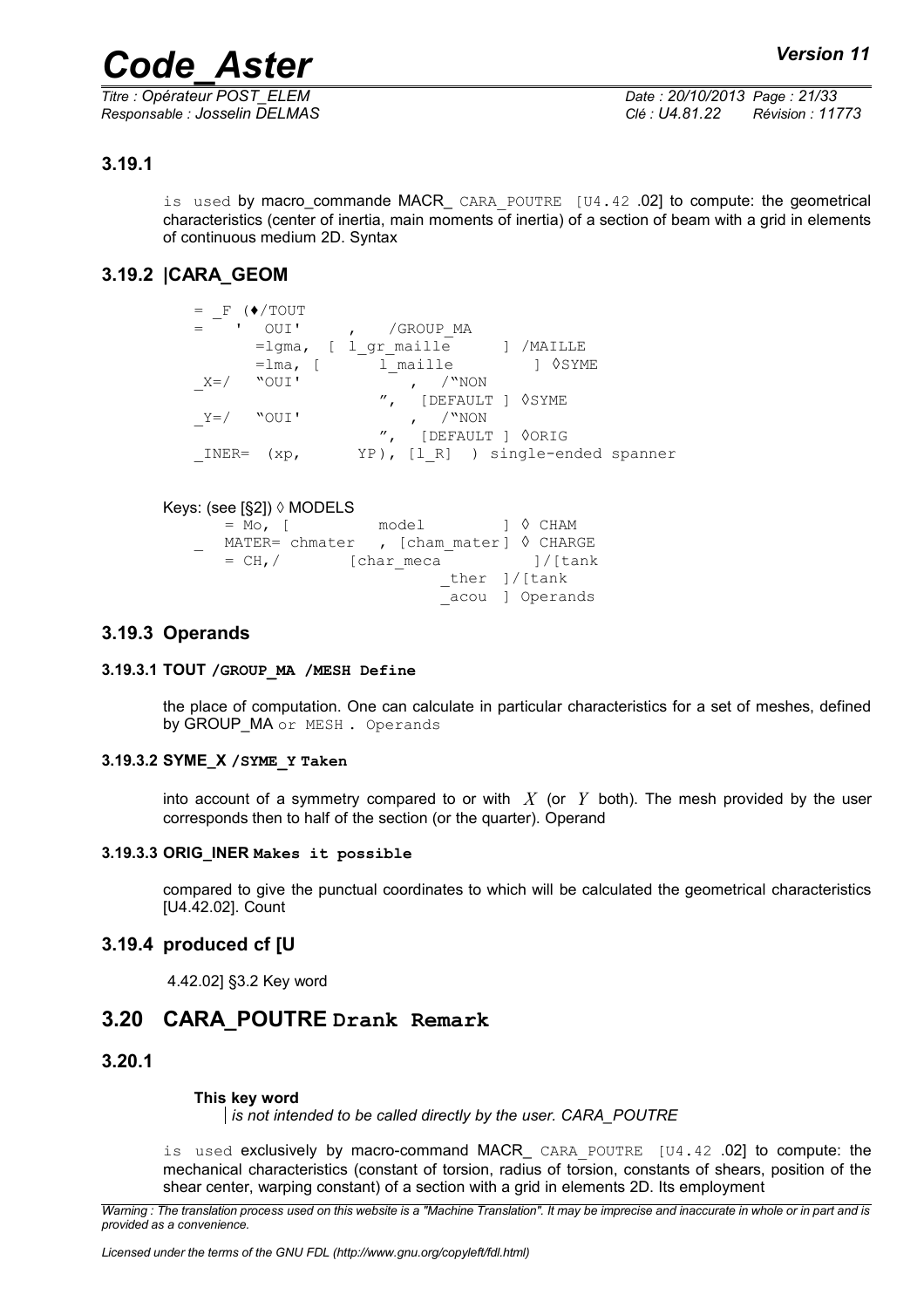*Titre : Opérateur POST\_ELEM Date : 20/10/2013 Page : 22/33 Responsable : Josselin DELMAS Clé : U4.81.22 Révision : 11773*

\_acou ] produced

requires the preliminary call of many commands, specific to each calculated option. The operands will thus not be here detailed. For more detail one will refer to MACR\_ CARA\_POUTRE [U4.42 .02]. Syntax

## **3.20.2 |CARA\_POUTRE**

 $=$   $-\frac{F}{TOUT}$  (  $\bullet$  /  $_{TOUT}$  -  $'$  OUI' , /GROUP \_MA=lgma, [ gr\_maille ] ◊GROUP \_MA\_INTE=lgma\_inte , [l\_gr\_maille ] ◊ CARA  $GEOM$ =tab,  $[$  tabl  $]$   $\Diamond$ LAPL PHI=, [evol  $\Delta \Phi$  ther]  $\Diamond$  LAPL PHI Y=, [evol  $\Delta \Phi v$  ther]  $\Diamond$ LAPL\_PHI\_Z  $\rho =$ , [evol  $\Delta \Phi$ *z*  ${\triangle}$  ther]  $\Diamond$ RT  $=$ rt,  $LIAISON=$ / "HINGE " ", / "ENCASTREMENT ", ♦LONGUEUR  $=$ L,  $[R]$   $\bullet$ <br> $=$ mat,  $[$  to subdue  $[$  0.09TION  $=$ mat,  $[$  to subdue<br> $=$  "CARA TORSION ", /"CARA CISAILLEMENT ",/"CARA\_GAUCHI ",) single-ended spanner

| Keys: (see [§2]) $\Diamond$ MODELS        |               |                     |
|-------------------------------------------|---------------|---------------------|
| $=$ mo, $\Gamma$                          | model         | $1 \lozenge$ CHAM   |
| MATER=chmater<br>$\overline{\phantom{0}}$ | , [cham mater | $1 \lozenge$ CHARGE |
| $=$ ch, $/$ [                             | char meca     | l/[tank             |
|                                           |               | ther $]/$ [tank]    |

## **3.20.3 Array cf [U**

4.42.02] §3.2 Key word

## **3.21 AIRE\_INTERNE Drank Key word**

#### **3.21.1**

factor allowing the computation of the area of a hole in a 2D mesh from his contour. Syntax

## **3.21.2 |AIRE\_INTERNE**

 $=$   $F$  ( $\blacklozenge$  GROUP MA BORD = lgma) simple  $Kev word: \lozenge MODELE$  = Mo, [model ] Operand

## **3.21.3 ♦GROUP**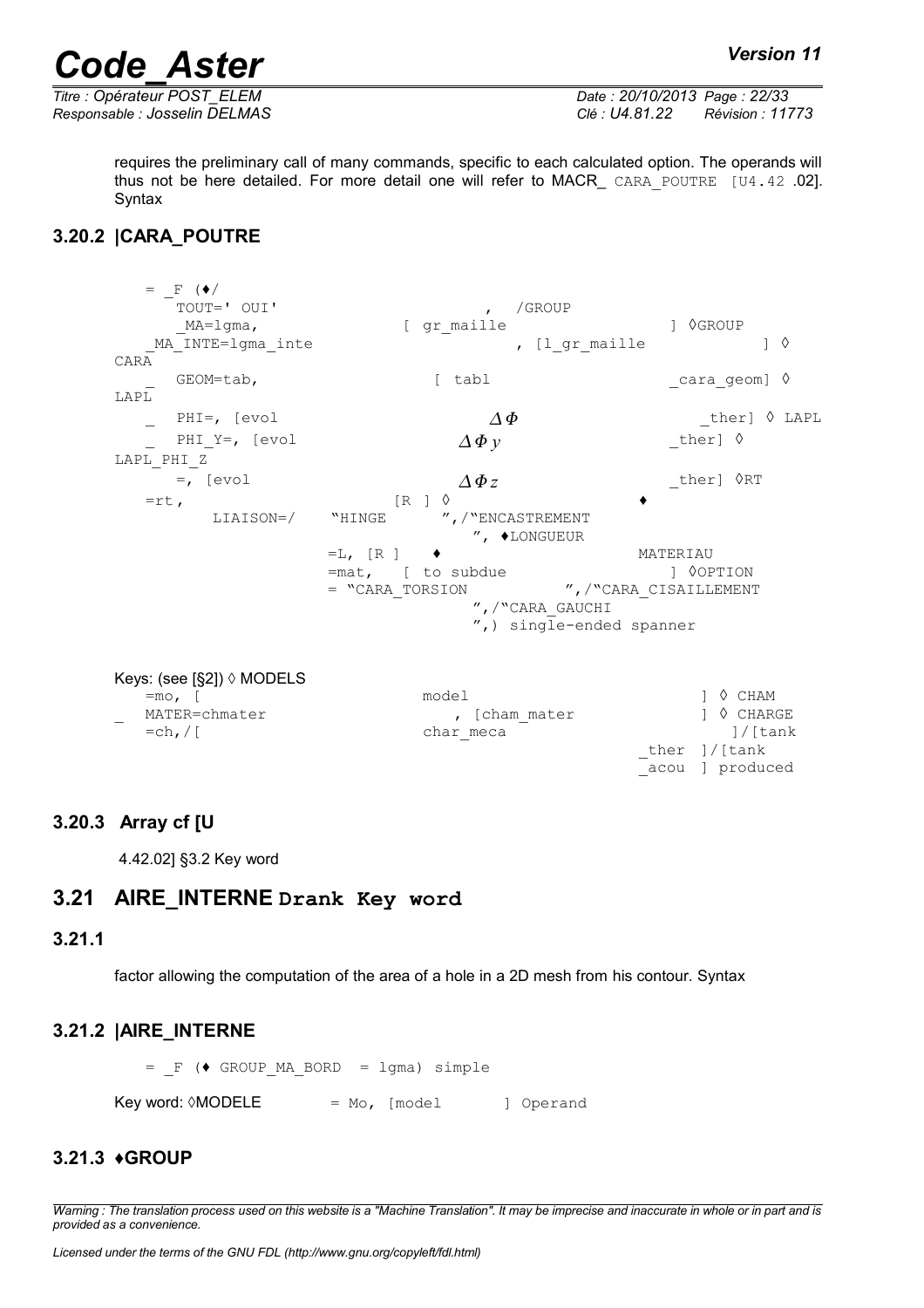*Titre : Opérateur POST\_ELEM Date : 20/10/2013 Page : 23/33 Responsable : Josselin DELMAS Clé : U4.81.22 Révision : 11773*

```
MA BORD = lgma, List
```
of mesh groups of edge delimiting hole (SEG2 or SEG3 ) Counts

## **3.21.4 produced the array**

contains, for each mesh group of edge, the area of hole and the length of his contour. GROUP\_MA

| l AREA  | LONGUEUR                | GMA1                           |  |  |
|---------|-------------------------|--------------------------------|--|--|
| 3.14128 | E-02 6.28303 E-01 GMA 2 |                                |  |  |
| 3.14128 |                         | $E-02$ 6.28303 $E-01$ Key word |  |  |

## **3.22 TRAV\_EXT Drank Key**

#### **3.22.1 \_clé**

factor making it possible to calculate the real work of external forces TRAV\_ REEL or elastic TRAV\_ ELAS such as below definite: éq 3.22

$$
TRAV\_REEL = \int_{t_0}^{t} \int_{\Omega} \sigma \cdot \dot{\epsilon} = \int_{t_0}^{t} F_{int} \cdot \dot{U}
$$
  
\n
$$
TRAV\_ELAS = \frac{1}{2} \int_{\Omega} \sigma \cdot \epsilon = \frac{1}{2} F_{int} \cdot U
$$
  
\n1-2 The computation

is carried out on the basis of SD result, well informed under the key word RESULTAT,  $f \circ r$  which the nodal forces, i.e. the internal forces, were beforehand calculated by the operator CALC\_CHAMP , option "FORC\_NODA  $^{\prime\prime}$  [U4.81 .04]. In the case of real work, initial time corresponds  $\,t_{\rm 0}\,$  to the first time filed in the SD result; integration in time is carried out by a method of trapezoids: The two

$$
\text{TRAV\_REEL} = \sum_{i=0}^{n-1} \int_{t_i}^{t_{i+1}} F(U(t_i)). U(t_i) dt = \sum_{i=0}^{n-1} \int_{U_i}^{U_{i+1}} F(Z) dZ \approx \frac{1}{2} \sum_{i=0}^{n-1} (U_{i+1} - U_i) (F_{i+1} + F_i)
$$
  

$$
\approx \frac{1}{2} \sum_{i=0}^{n-1} (U_{i+1}. F_{i+1} + U_{i+1}. F_i - U_i. F_{i+1} - U_i. F_i)
$$

quantities TRAV\_ REEL and WK. \_ ELAS are calculated for each time filed in the SD result. These quantities

can graphically be interpreted on the response curve force-displacement of structure (provided that the force is dual displacement, for example the pressure and volume in the case of a cavity under pressure). FTRAV

*Warning : The translation process used on this website is a "Machine Translation". It may be imprecise and inaccurate in whole or in part and is provided as a convenience.*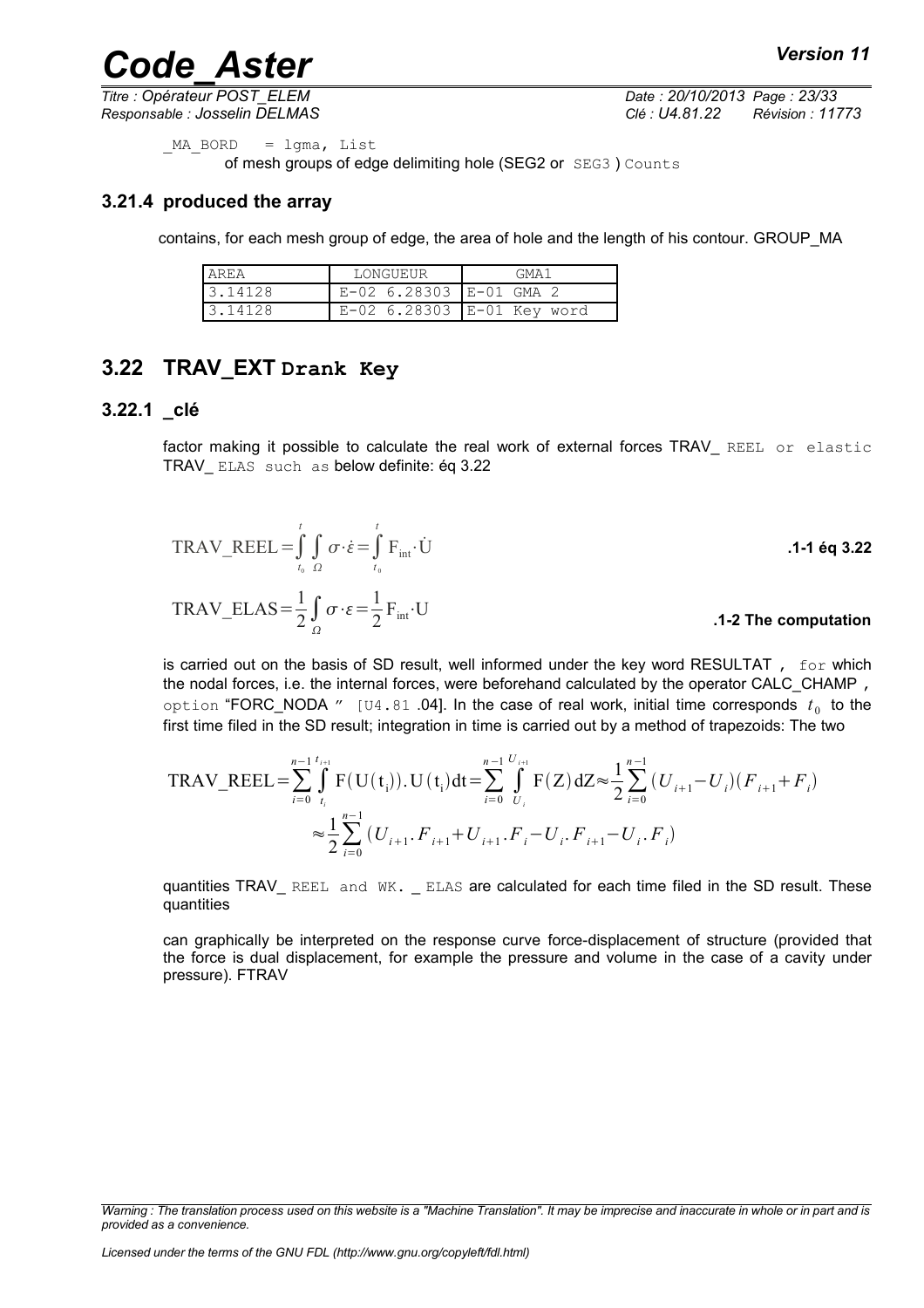*Titre : Opérateur POST\_ELEM Date : 20/10/2013 Page : 24/33 Responsable : Josselin DELMAS Clé : U4.81.22 Révision : 11773*

**3.22.2 TRAV\_EXT**  $\overline{\phantom{a}}$ R E E L T R A V  $\overline{\phantom{a}}$ E L A S U 0 U 1 U n U U n U 0 F  $\mathbf{U}$ Syn tax

 $=$   $F$  () simple

Key word: ♦RESULTAT

= resu/[evol\_elas ]/[evol \_noli]/[dyna \_trans] Name of

data structure result of computation. Count

#### **3.22.3 produced the array**

contains, for each time, elastic work and the real work of the external forces. INST

| TRAV | ELAS TRAV                              | REEL 0.00000                                  |
|------|----------------------------------------|-----------------------------------------------|
|      | E+00 1.16070 E+00 1.16070 E+00 1.00000 |                                               |
|      |                                        | $E+00$ 4.64279   E+00 4.64279   E+00 INTEGRAL |

## **3.23 Operand Goal Makes it possible**

### **3.23.1**

TOUT to calculate the integral of a component of a field on a field defined by the key words, GROUP MA, MESH. One produces

an array containing the value of the integral as well as the average (equal to the integral divided by volume). Syntax

## **3.23.2 |INTEGRALE**

```
\begin{array}{lll} = & F & (\bullet / & \\ \text{TOUT} & = & ' & \text{OUT} \end{array}, /MESH
     =1_maille , [1_maille ]/GROUP<br>MA=lqrma , [1 gr maille ] \blacklozengeNOM
                              [l gr maille ] \blacklozengeNOM
 CHAM= field , [kN] ♦NOM<br>CMP= cmp , [kN] ♦DEJ
 -<br>CMP= cmp , [ kN] \DiamondDEJA
 _INTEGRE= /"OUI' /"NON
```
*Warning : The translation process used on this website is a "Machine Translation". It may be imprecise and inaccurate in whole or in part and is provided as a convenience.*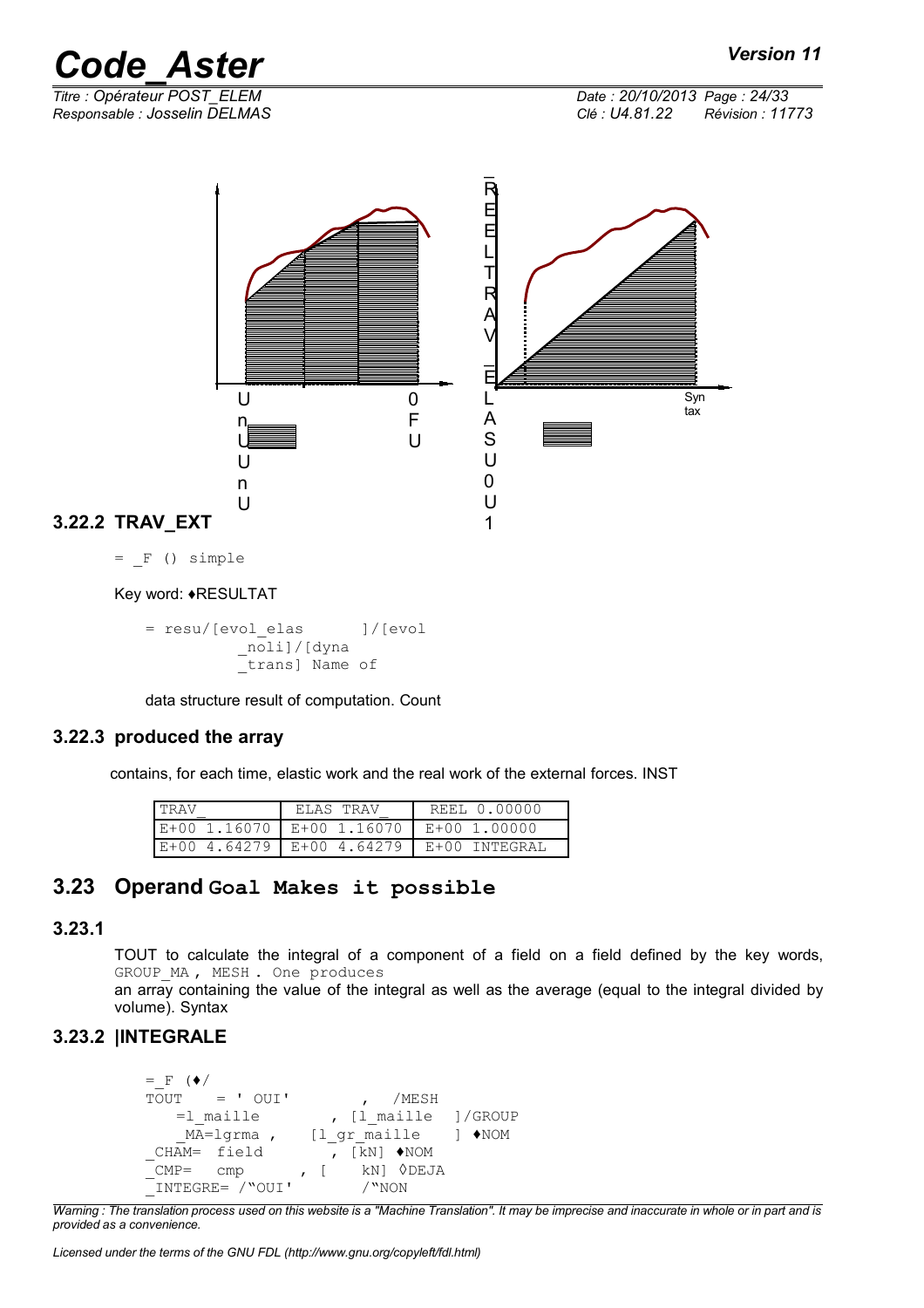*Titre : Opérateur POST\_ELEM Date : 20/10/2013 Page : 25/33 Responsable : Josselin DELMAS Clé : U4.81.22 Révision : 11773*

" ) simple

#### **Key words: (see [§2]) ◊ MODELS**

=mo, [model ] ◊CHAM \_MATER=chmater , [cham\_mater] ♦ /CHAM\_GD =cham, [ cham\_gd ]/RESULTAT  $=$ resu,  $\sqrt{ }$  result  $\sqrt{ }$  # selection

of times computation to see TOUT ORDRE , NUME ORDRE, LIST ORDRE, INST, LIST INST in [U4.71 .00] Operands

### **3.23.3 ♦/TOUT**

```
= ' OUI' , On all
     structure. /MAILLE
```

```
= l_maille , On
a list of meshes. /GROUP
```
\_MA=lgrma , On a list of mesh group. ◊ DEJA\_INTEGRE

 $=$ /" OUI' /"NON " is useful

only for the constant  $cham$  elem by element. In this case, this key word is compulsory and is used to differentiate the really constant fields from the fields integrated on the element (like energies potential or kinetic for example). This distinction is important for the computation of the integral because one does not make the same "sum". Count

#### **3.23.4 produced the array**

contains, for each time, the integral and the average: INST

| <b>INTE</b> | NEAR MOYE                                    | NEAR 0.00000 |
|-------------|----------------------------------------------|--------------|
|             | $E+00$ 1.16070   E+00 1.16070   E+00 1.00000 |              |
|             | $ E+00 4.64279 E+00 4.64279 $                | E+00 Operand |

## **3.24 MINMAX Goal Makes it possible**

#### **3.24.1**

to calculate the extremums in space of a list of components of a field, for all the times specified on a field defined by the key words TOUT, GROUP MA . One produces

an array containing the value of the min, the max, and their localization: name of the mesh and of the Gauss point, name of the node . Syntax

#### **3.24.2 MINMAX**

```
= F ( \blacklozenge /TOUT
           = ' OUI' , /GROUP MA
           =lgrma , [l_gr_maille ] ♦ /CHAM_GD<br>, [model ] ♦ /CHAM_GD<br>=cham, [cham_gd ] /RESULTAT
        =mo, [model]=cham, [ cham_gd
           =resu, [ result ] NOM CHAM
            = # selection 
        of times computation to see
```
*Warning : The translation process used on this website is a "Machine Translation". It may be imprecise and inaccurate in whole or in part and is provided as a convenience.*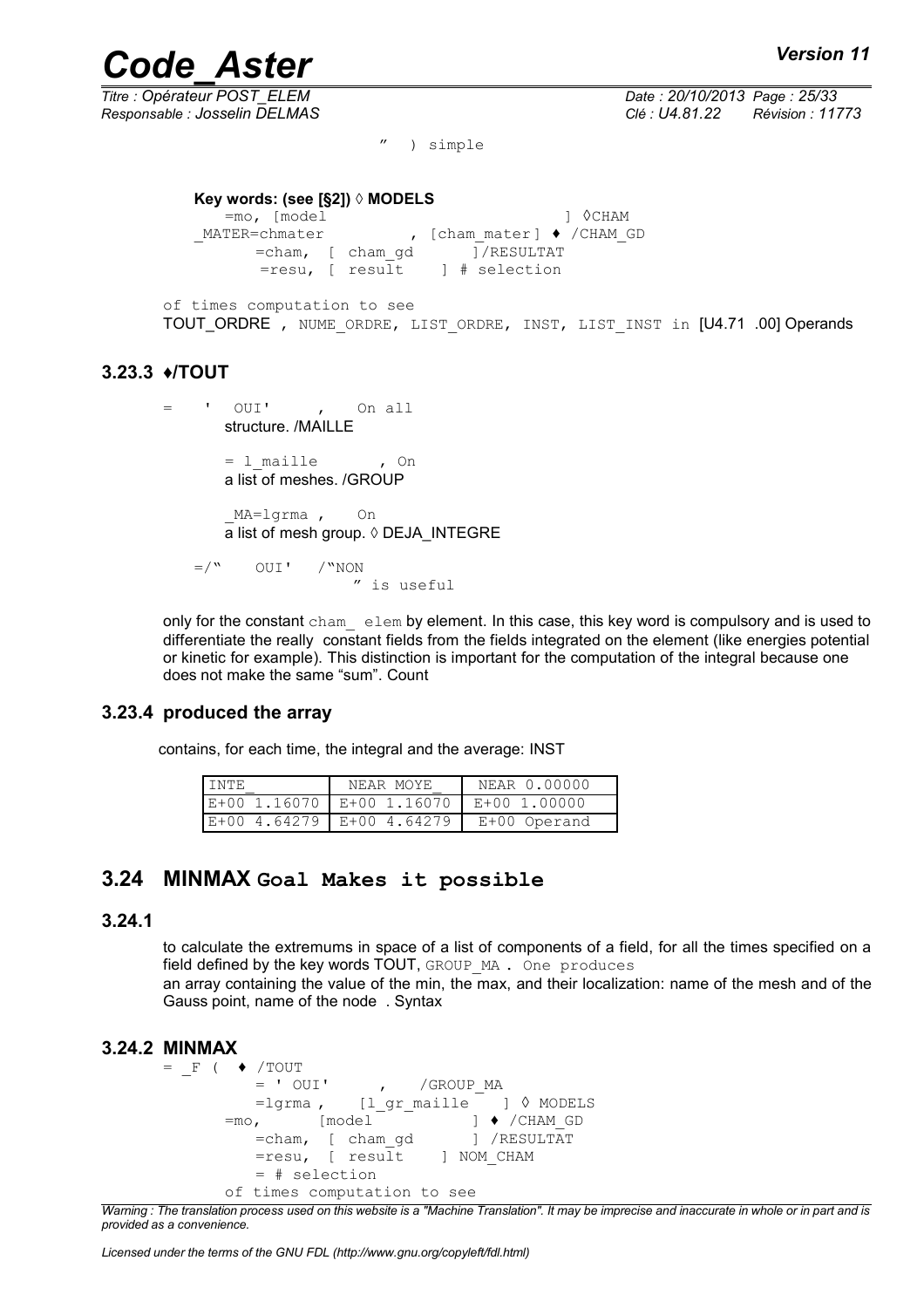*Titre : Opérateur POST\_ELEM Date : 20/10/2013 Page : 26/33*

*Responsable : Josselin DELMAS Clé : U4.81.22 Révision : 11773*

TOUT ORDRE, NUME ORDRE, LIST ORDRE, INST, LIST INST in [U4.71 .00] ♦ NOM CMP =lcmp) Operands

## **3.24.3 ♦ /TOUT**

= ' OUI' , Computation of the extremums on all structure. /GROUP

MA=lgrma , Computation of the extremums on a list of mesh group. Count

#### **3.24.4 produced to It array**

contains, for each time, the values of the max, min for each component like their localization: CHAM\_GD

| INSTS          | EPXX<br>MAX | МA<br>MAX                  | EPXX<br>MAX<br>PТ | <b>F.PMAX</b><br><b>FPXX</b> |
|----------------|-------------|----------------------------|-------------------|------------------------------|
| 0.U<br>6.90232 |             | M <sub>121</sub><br>$E+02$ | MIN               | EPXX                         |

| I MA<br>MTN | <b>EPYX</b> | <b>EPXX</b> |
|-------------|-------------|-------------|
|             | MTN         | 0.00000     |
| E+00 M1080  | 1 Key word  |             |

## **3.25 ENER\_DISS Goal Makes it possible**

#### **3.25.1**

to calculate the energy of dissipation (integral on the field of the density of energy DISS\_ELGA calculated by CALC CHAMP ). This option is for time computable only in the following case: element

• DKTG and constitutive law GLRC\_DM Syntax

## **3.25.2 |ENER\_DISS**

 $=$   $F$  ( $\blacklozenge$ /TOUT = ' OUI' , /MAILLE =l\_maille , [l\_maille] /GROUP\_MA =lgrma , [l\_gr \_maille]) simple

#### **Key words: (see [§2]) ◊ MODELS**

=mo, [model ] ◊CHAM MATER=chmater , [cham mater] <sup>O</sup>CARA ELEM=carac , [cara\_elem ] ◊|NUMERICAL \_COUCHE= |NIVE \_COUCHE= ♦ RESULTAT  $=$   $\Diamond$  CHARGE  $=$ /[tank meca ]/[tank \_ther ]/[tank \_acou ] Operands

#### **3.25.3 ♦/TOUT**

= ' OUI' , On all structure. /MAILLE

= l\_maille , On

*Warning : The translation process used on this website is a "Machine Translation". It may be imprecise and inaccurate in whole or in part and is provided as a convenience.*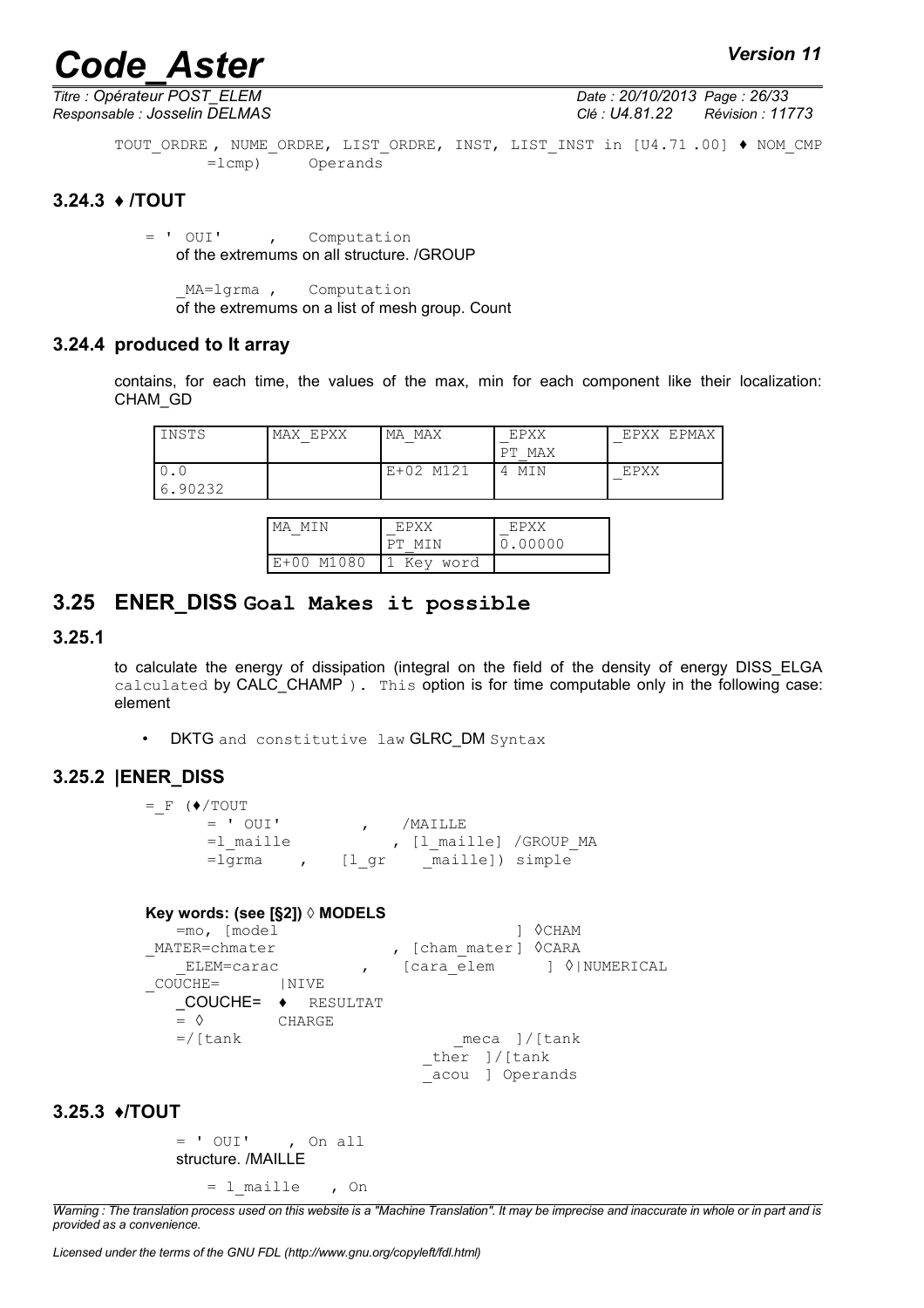*Titre : Opérateur POST\_ELEM Date : 20/10/2013 Page : 27/33 Responsable : Josselin DELMAS Clé : U4.81.22 Révision : 11773*

a list of meshes. /GROUP\_MA

= lgrma , On a list of mesh group. Count

## **3.25.4 produced the array**

contains, for each time, the values of the energy of dissipation and possibly of the energy of damage and the energy of plasticity on the locus concerned: INST

| PLACE       | ENTIT        | TOTAL   | ENDO         | PLAS       |          |
|-------------|--------------|---------|--------------|------------|----------|
|             | Е            |         |              |            |          |
| 0000E+00 MY |              | 4.00093 | $E+12$ 0.00E | $+000.00E$ | $+002.0$ |
| TOUT        |              |         |              |            | 0000     |
| $E+00$ GMA1 | <b>GROUP</b> | 2.71323 | E+11 0.00E   | $+000.00E$ | $+00$    |
|             | МA           |         |              |            | Operand  |

## **3.26 VOLUMOGRAM Goal Makes it possible**

#### **3.26.1**

to calculate the distribution on the surface or volume of the value of a component of a field at various times on a field defined by the key words TOUT or GROUP MA. One produces an array containing: limits

•of the intervals defined by the values maximum minimum and of the component and amongst intervals wished, the percentage

•of structure corresponding to each interval. Notice

#### **the number**

*of intervals is defined by the user, the limits are determined by Code\_Aster in the following way: That is to say*

*the number n of intervals, and the Vmin extreme Vmax values of the component. That is to say* 

*the length p*=*Vmax*−*Vmin*/*n of each interval. The intervals are: Syntax*

 $[Vmin, Vmin + p]$ ,  $[Vmin + p, Vmin + 2p]$ , ...,  $[Vmin + (n-1) p, Vmax]$ 

## **3.26.2 |VOLUMOGRAM**

```
= F (\bullet/
TOUT = ' OUI' , /GROUP
    MA=grma, [ gr_maille ] ◊TYPE<br>LLE= /"2D " ,/"3D"
MATLLE= /"2D "
                    , ◊NOM<br>, [kN] ♦NOM
CHAM= field
_CMP= cmp , [ kN] ◊BORNE
= (bmin , bmax), [1_R] <sup>0</sup>NORME<br>= /"RELATIF " [default 1/"ABSO
= / "RELATIF " [default ]/ "ABSOLU
                    ^{\prime\prime} \lozenge NB
INTERV= /5 [ default ] /nb int
                     ) simple
```
#### **Key words: (see [§2]) ◊ MODELS**

=mo, [model ] ◊CHAM \_MATER=chmater , [cham\_mater] ♦ /CHAM\_GD =cham, [ cham\_gd ]/RESULTAT =resu, [ result ] # selection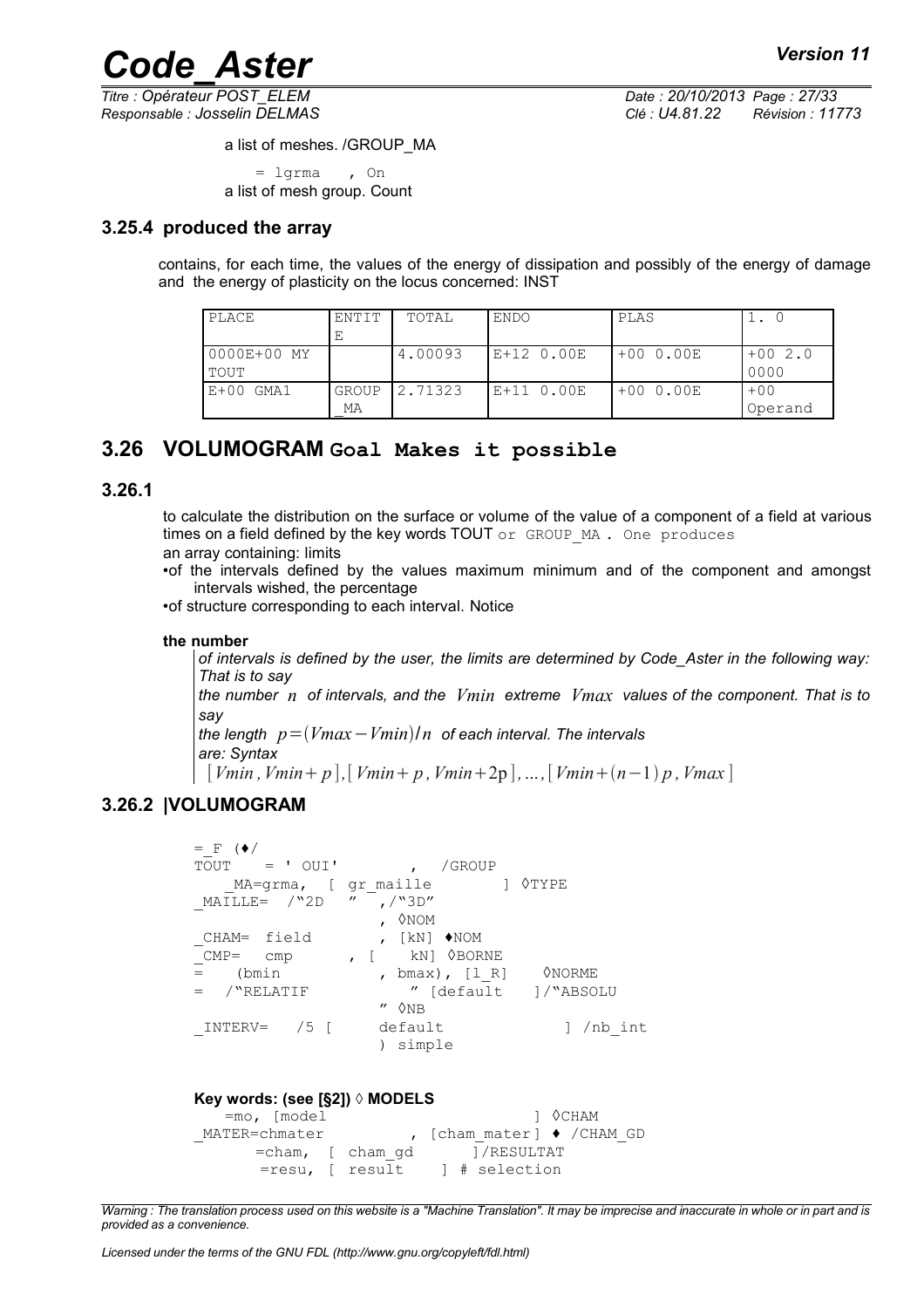*Titre : Opérateur POST\_ELEM Date : 20/10/2013 Page : 28/33*

*Responsable : Josselin DELMAS Clé : U4.81.22 Révision : 11773*

of times computation to see TOUT\_ORDRE, NUME ORDRE, LIST ORDRE, INST, LIST INST in [U4.71 .00] Operands

## **3.26.3 ♦/TOUT**

- $=$  ' OUI' , On all structure. /GROUP \_MA=lgrma , On a mesh group. ◊ TYPE\_MAILLE Makes it possible to filter according to the mesh size.  $\Diamond$ NB \_INTERV= /5 [ default ] /nb\_int Many desired intervals ◊NORME /"RELATIF " [default ]/"ABSOLU " With NORM =  $'$  RELATIF', the results displayed in column DISTRIBUTION of the produced array are percentages (between 0 and 100) of calculated total volume. With  $NORM = '$  ABSOLU', one does not make this adimensionnalisation and the displayed results are the effective volumes, interval by interval, expressed in the unit defined by the mesh. ◊BORNE
	- = (bmin , bmax), [l\_R] Allows to limit the values of the fields used for the computation of the volumogram. Count

#### **3.26.4 produced the array**

contains the limits of the intervals and the percentage of structure corresponding to each interval. INST

| NOM CMP               | GROUP MA | BORNE IN   | <b>IBORNE SUP</b> | DISTRIBUTION | 1.0           |
|-----------------------|----------|------------|-------------------|--------------|---------------|
|                       |          |            |                   |              |               |
| 0000E+00 M11   GAUCHE |          | $-9.99990$ | $E - 07$          | E-07 1.95000 | $E+01$ 1. 0   |
|                       |          |            | $-8.99947$        |              |               |
| 0000E+00 M11   GAUCHE |          | $-8.99947$ | $E - 07$          | E-07 2.000   | $00E+0$ 1 1.0 |
|                       |          |            | $-7.99947$        |              |               |
| 0000E+00 M11   GAUCHE |          | $-7.99947$ | $E-07 - 6$ .      | $E-07$ 2.0   | 5 0 00E+0 1   |
|                       |          |            | 99947             |              | Operand       |

## **3.27 NORMALIZES Goal Makes it possible**

## **3.27.1**

TOUT to calculate the norm of a field on a field defined by the key words, GROUP MA, MESH for elements continuums only. Currently, only the norm is calculated. One  $|L_2|$  produces an array containing the norm of the field. Syntax

## **3.27.2 |=\_F**

NORMALIZES (◊TYPE  $NORM=' L2',$  [ kN]  $\blacklozenge$ /  $TOUT$  = '  $OUT$  , /MESH =1 maille , [1 maille ]/GROUP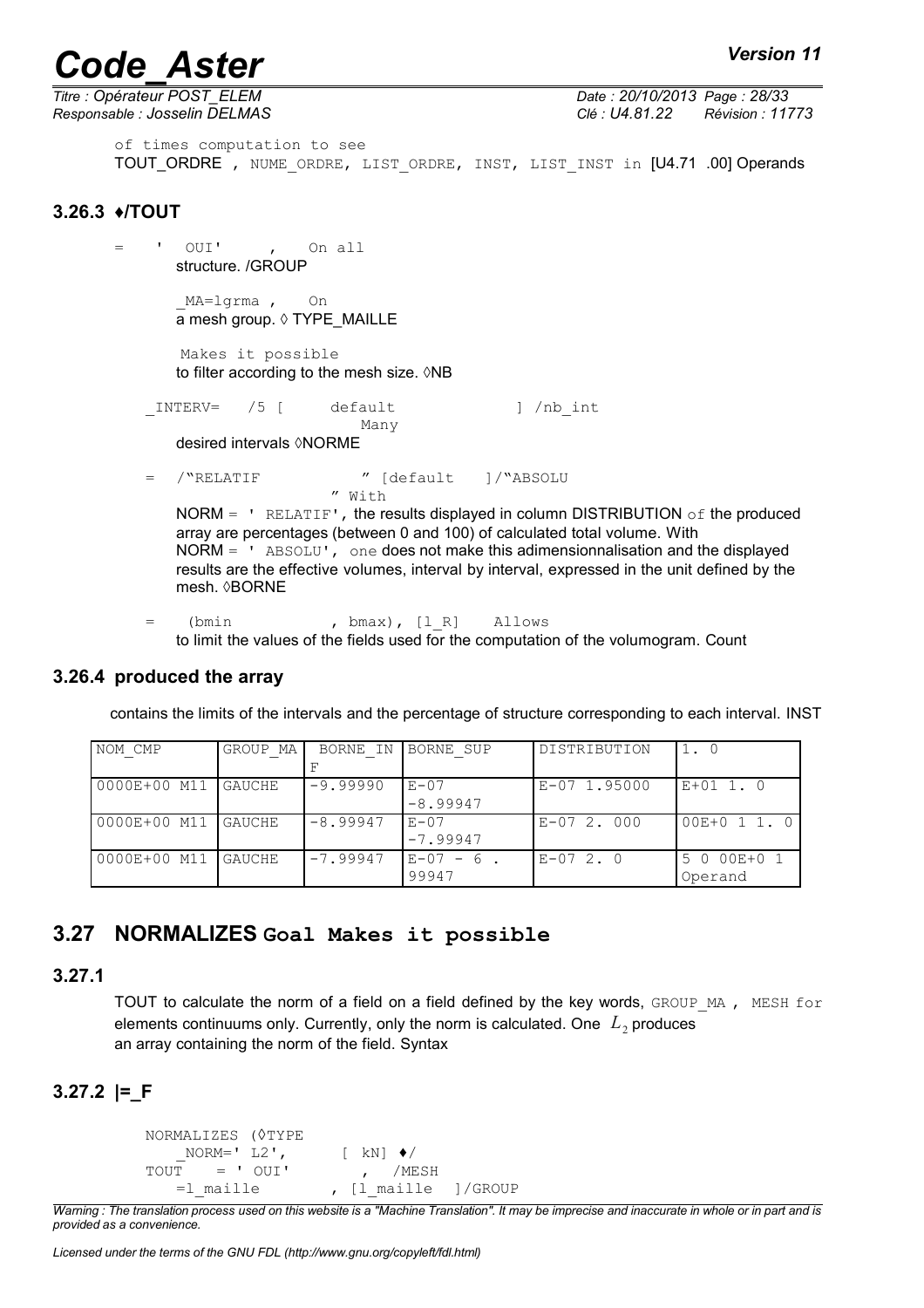*Titre : Opérateur POST\_ELEM Date : 20/10/2013 Page : 29/33 Responsable : Josselin DELMAS Clé : U4.81.22 Révision : 11773*

> MA=lgrma , [l gr\_maille ] ◊TYPE \_MAILLE=/ "2D " , [kN]/ "3D  $^{\prime\prime}$ ,  $\blacklozenge$  NOM CHAM=champ , [kN] #Si CHAM GD is well informed ◊COEF \_MULT=coef , [ l\_R] ) simple

#### **Key words: (see [§2]) ◊MODELE**

=mo, [model ] ◊CHAM \_MATER=chmater , [cham\_mater] ♦/ CHAM GD=cham, [ cham gd ]/RESULTAT  $=$ resu, [ result  $\frac{1}{1}$  # selection

of times computation to see TOUT\_ORDRE , NUME\_ORDRE, LIST\_ORDRE, INST, LIST\_INST in [U4.71 .00] Operands

## **3.27.3 ♦/TOUT**

= ' OUI' , On all structure. /MAILLE

> $= 1$ \_maille , On a list of meshes. /GROUP

\_MA=lgrma , On a list of mesh group.  $\Diamond$  TYPE\_MAILLE

Makes it possible to filter according to the mesh size. ♦/

```
CHAM GD=cham, [ cham gd ] the accepted
  fields cham is fields DEPL, TEMP, NEUT R, FLUX, SIEF and EPSI . \lozenge COEF
```
MULT=coef, Makes it possible to give a list of real coefficients to balance the components of a field of the type NEUT  $R$ . If this list is not indicated, these coefficients are put at 1. If the size of this list is lower than the number of components of the field, this list is supplemented by zero values. Count

#### **3.27.4 produced the array**

contains the type of the norm (L2 currently) and its value: GROUP\_MA

| TYPE NORM  | VALE. | NORM GMA1  |
|------------|-------|------------|
| L2 4.64719 |       | E-03 GMA 2 |
| L2 2.71323 |       | $E - 02$   |
|            |       | Operand    |

*Warning : The translation process used on this website is a "Machine Translation". It may be imprecise and inaccurate in whole or in part and is provided as a convenience.*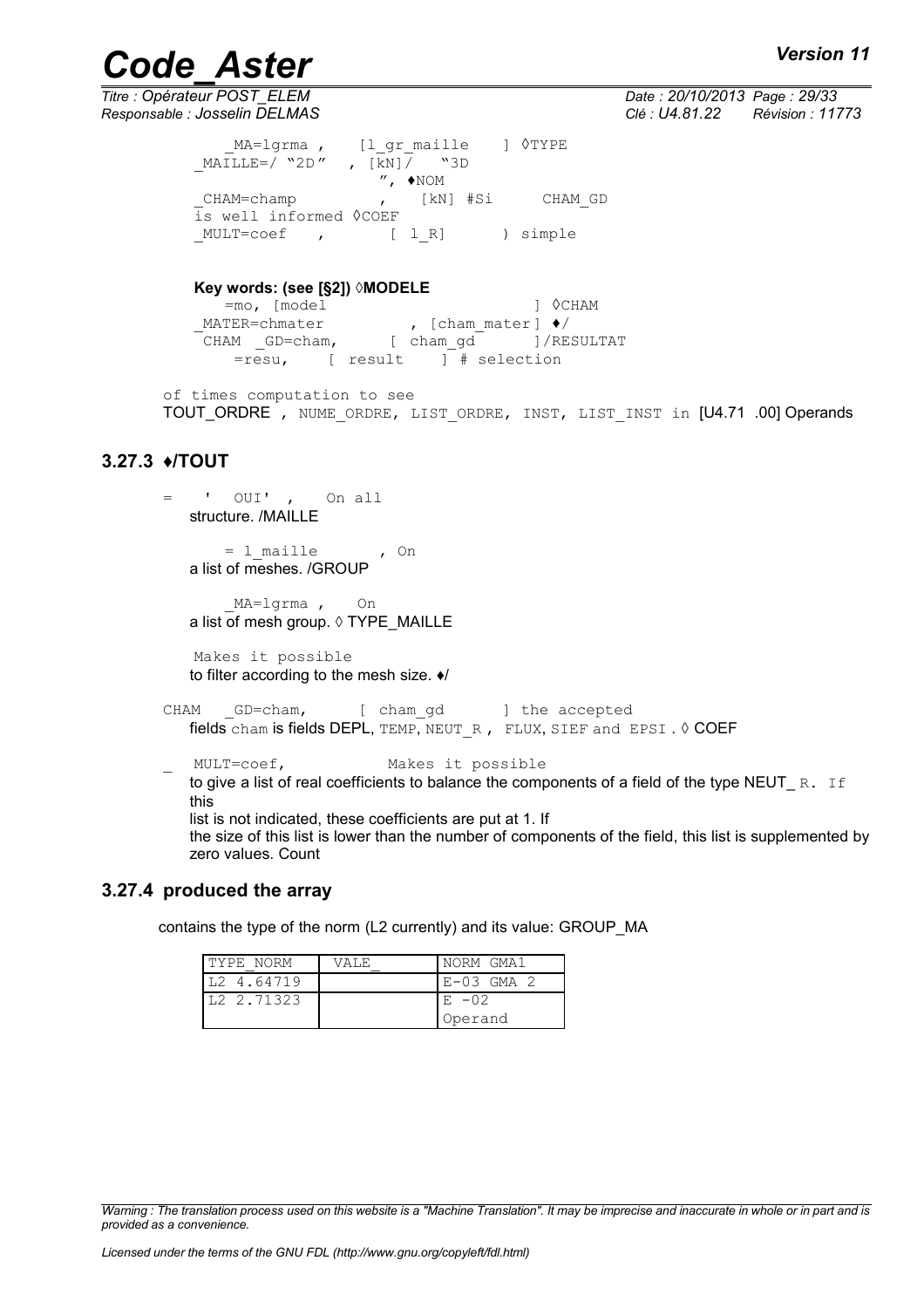# *Code\_Aster Version 11*<br> *Titre* : Opérateur POST\_ELEM *Date* : 20/10/2013 Page : 30/33

*Titre : Opérateur POST\_ELEM Date : 20/10/2013 Page : 30/33 Responsable : Josselin DELMAS Clé : U4.81.22 Révision : 11773*

## **3.28 TITER ◊TITER**

=ti, Title

attached to the product concept by this operator [U4.03.01]. Operand

## **3.29 INFO ◊INFO**

 $=$  1, [ DEFAULT  $]/2$ , Parameter

of printing. Example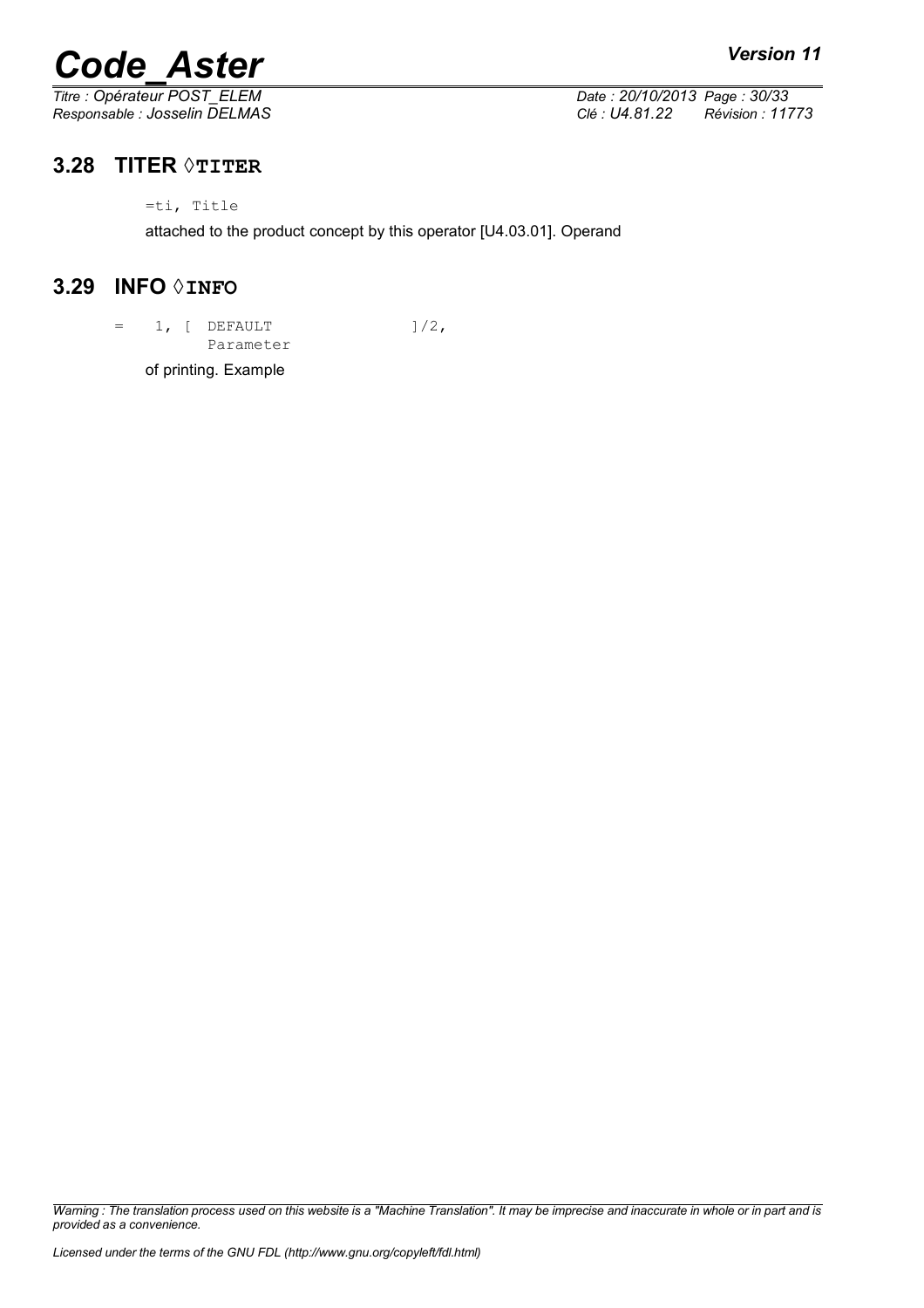*Titre : Opérateur POST\_ELEM Date : 20/10/2013 Page : 31/33 Responsable : Josselin DELMAS Clé : U4.81.22 Révision : 11773*

## **4 the example**

which follows applies to the computation of total quantities to a dynamic modelization of a building engine. Are modelled: the external enclosure, the interior enclosure, internal structures, the well of tank. The modelization



of a half building is realized by beam elements, discrete elements representing connections on the ground, the additional masses and the connections between nodes. It is

on this model of beams that operator POST\_ELEM will calculate : mass

- of structure, coordinates
- of the center of gravity, the tensor
- of inertia, the potential energy

*Warning : The translation process used on this website is a "Machine Translation". It may be imprecise and inaccurate in whole or in part and is provided as a convenience.*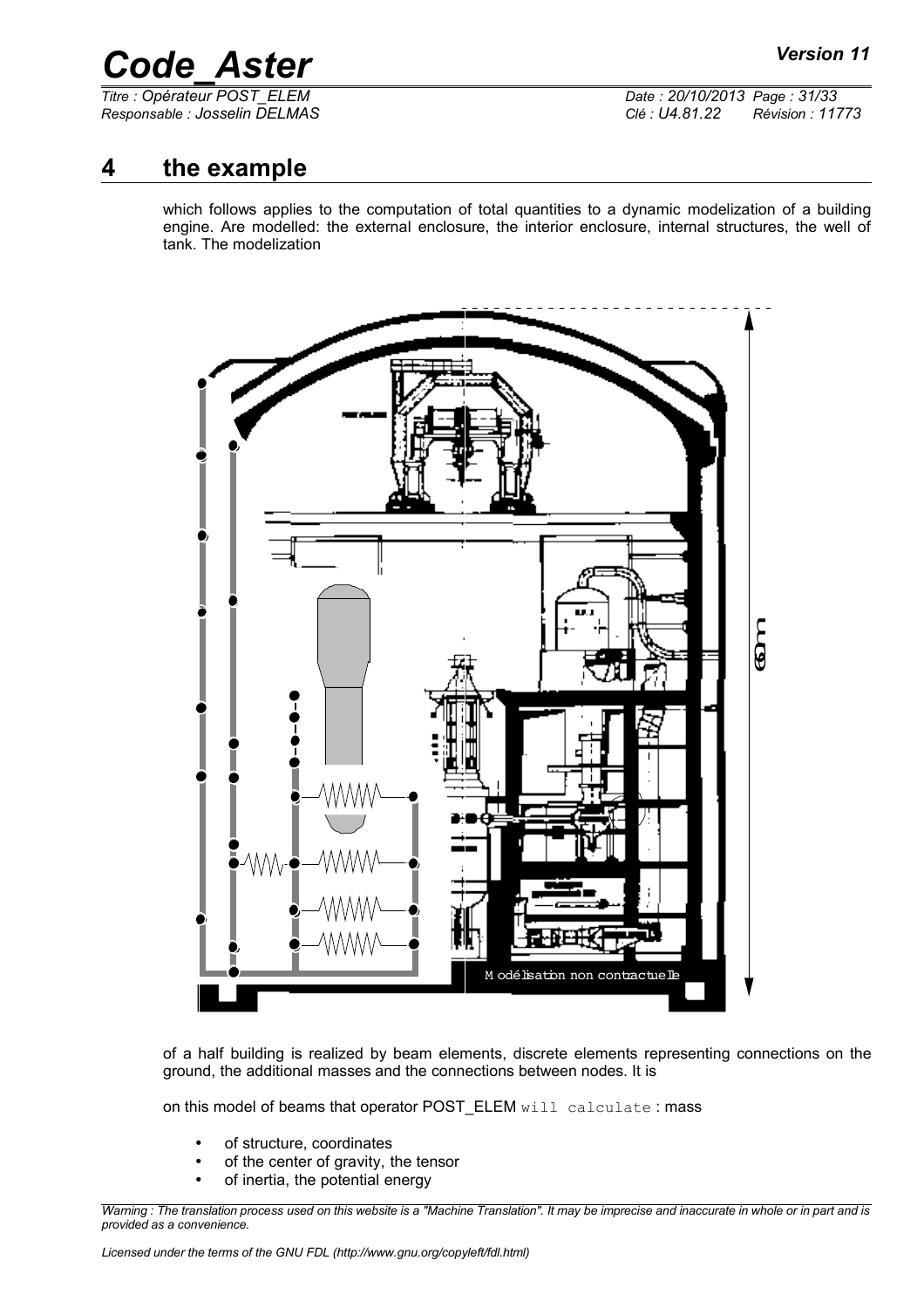*Titre : Opérateur POST\_ELEM Date : 20/10/2013 Page : 32/33*

*Responsable : Josselin DELMAS Clé : U4.81.22 Révision : 11773*

- of certain modes and its distribution in structure, the kinetic energy
- of certain modes and its distribution in structure. Computation

## **4.1 of the mass, the center of gravity and inertias for**

- all structure (TOUT = "OUI') for
- the mesh group containing the beams (GROUP  $MA =$  "pould t") for
- the mesh group containing connections on the ground (GROUP\_MA = "liai\_sol") for
- the mesh group containing the additional masses (GROUP  $MA = "masses"$ ) for
- the mesh group containing connections between nodes (GROUP  $MA = "liai noe")$ Orders

#### **massestr**

```
= POST_ELEM (MODELE=stickmod , CHAM_MATER
                         = chmater, CARA ELEM
                         = caraelem, MASS_INER
                         = _F (GROUP_MA= (" pou_d_t", "liai_sol", "masses
                                                     \sqrt{''}, "liai\overline{\phantom{a}}noe"), TOUT=
                         "OUI',), TITER
                         = ' mass, center of gravity and inertias of the
structure'); Computation
```
## **4.2 of the potential energy of modes 1,2 and 7 for**

- all structure (TOUT =  $"OUT'$ ) for
- the mesh group containing the beams (GROUP MA = "pould t") for
- the mesh group containing connections on the ground (GROUP  $MA =$  "liai sol") for
- the mesh group containing the additional masses (GROUP  $MA = "masses")$  for
- the mesh group containing connections between nodes (GROUP  $MA =$  "liai noe") for
- meshes (MESH =  $"E101"$  with  $"E2601"$ ) for
- $meshes$  (MESH = "ELN1" with "ELN5") Orders

#### **enerpot**

```
= POST_ELEM (RESULTAT = modes, MODELS
                      = stickmod, NUME_MODE
                      = (1, 2, 7, ), CHAM MATER
                       = chmater, CARA_ELEM
                      = caraelem, ENER_POT
                       = F (TOUT = "OUI', GROUP MA
                                       = (" pou^{-}d t", "liai sol", "masses
                                                    ", "liai noe"), MESH
                = ("E101", "E201", "E301", "E401", "E501", "E601", "E701
                             ", "E801", "E901", "E1001", "E1101", "E1201 
                             ", "E1301", "E1401", "E1501", "E1601", "E1701
                             ", "E1801", "E1901", "E2001", "E2101", "E2201
                             ", "E2301", "E2401", "E2501", "E2601", "ELN1
                             ", "ELN2", "ELN3", "ELN4", "ELN5"),), TITER
                      = "potential energies of modes 1,2 and 7'',)
```
Computation

## **4.3 of the kinetic energy of modes 1,2 and 7 for**